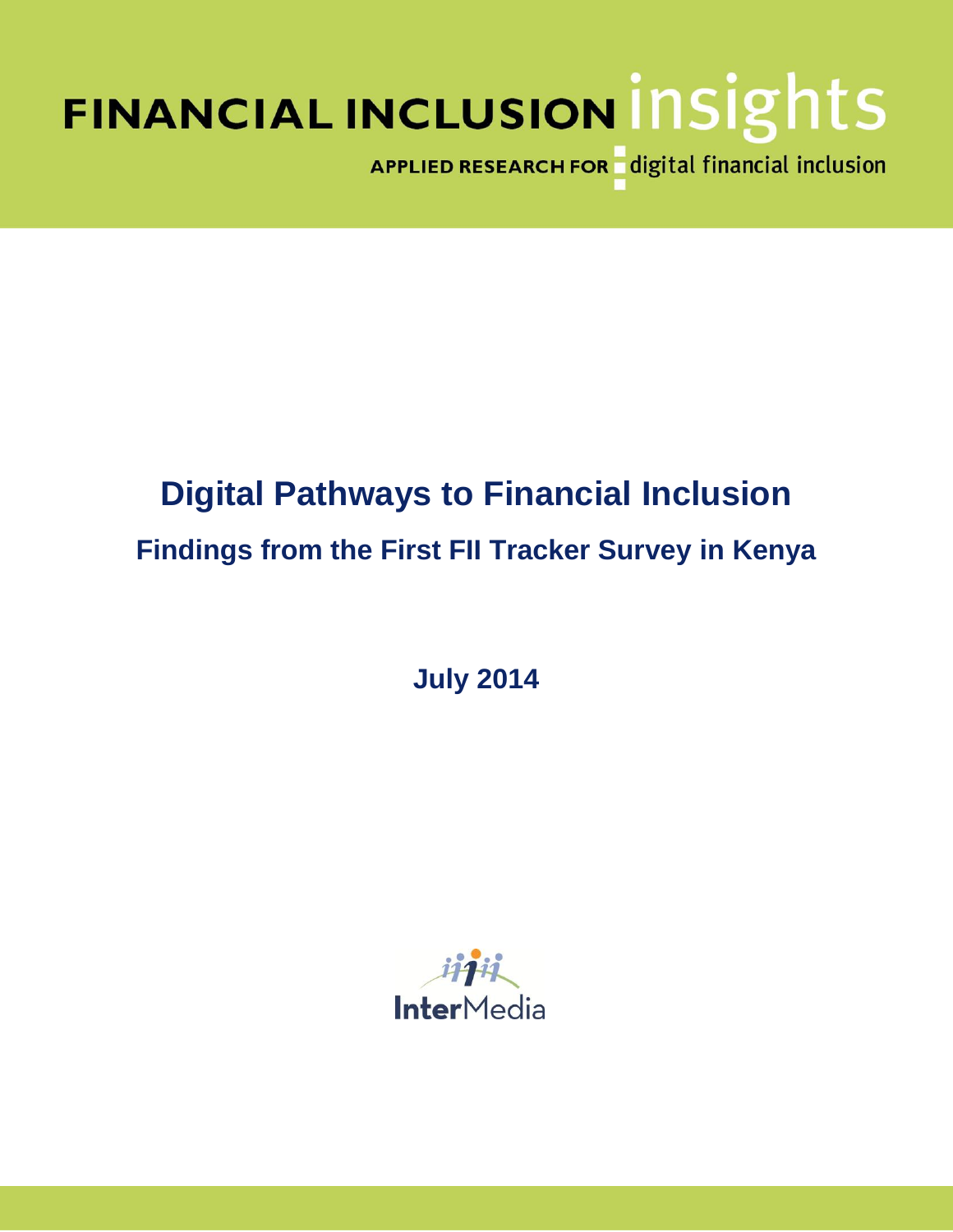## **About the Financial Inclusion Insights Program Putting the User Front and Center**

Since 2007, when Kenya's Safaricom launched the popular M-PESA mobile money service, global interest in advancing financial inclusion through digital channels has grown markedly. Mobile money services in various forms are now available in more than 80 countries, according to GSMA, primarily in the developing world, while card-based and other digital cash products also have proliferated. It is now plausible to assume that in the not-too-distant future, many millions, if not billions, more people will be able to access a range of convenient, affordable and reliable financial tools for the first time, regardless of their proximity to brick-and-mortar financial institutions.

Even so, stakeholders of financial inclusion identify a lack of critical information about trends and dynamics in these relatively new markets for digital financial services. Knowledge gaps that need to be addressed include how to foster scale and sustainability, and how best to ensure these markets reach financially underserved and excluded individuals – particularly the poor, rural residents and women. There is a clear need for rigorous benchmarks for measuring progress in these areas.

The **Financial Inclusion Insights** (FII) research program responds to these needs by supplying indepth data and analysis on the demand side of the digital financial services equation, to inform technology development, product development, commercial deployment and regulatory policy. The mission is to put the users and the potential users of these services front and center when key decisions are made in all of these areas.

The FII program's core focus is on eight countries – Bangladesh, India, Indonesia, Kenya, Nigeria, Pakistan, Tanzania and Uganda – which together have a combined population of more than 2 billion and are currently at various stages of digital financial services development. FII country research comprises two principal elements: nationally representative **FII Tracker Surveys** and a range of **Consumer Experience Monitoring** projects that use qualitative methods to dive more deeply into specific aspects of access and use of mobile money, other digital platforms and financial services, generally. In particular, FII research and analysis focuses on monitoring developments in digital financial services, and identifying triggers and barriers to use, and user market segments.

This report summarizes key findings and insights from the nationally representative FII Tracker Survey of 3,000 adults, aged 15 and older, conducted in Kenya during fall 2013.

The FII team and in-country partners broadly disseminate all the data and analytical materials produced under the program, notably through the FII Resource Center [\(www.finclusion.org\)](http://www.finclusion.org/) and through stakeholder-focused events in the study countries and at key conferences. We also value ongoing dialogue with financial inclusion stakeholders to ensure that the research program remains relevant and useful to them. For more information, contact the FII team at [finclusion@intermedia.org.](mailto:finclusion@intermedia.org)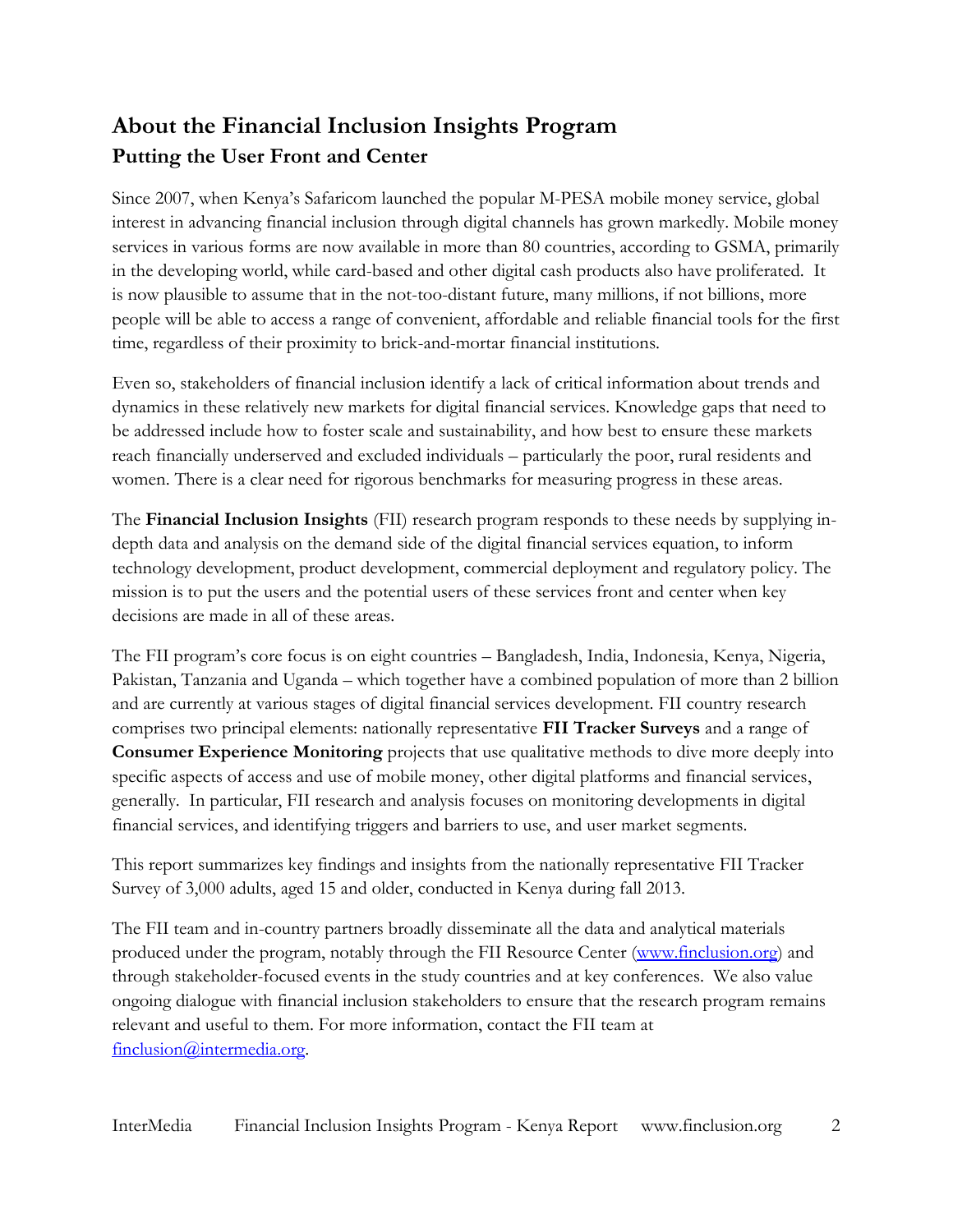## **Acknowledgments**

#### **Author**

Michelle Kaffenberger, Research Manager, InterMedia

A number of colleagues provided valuable contributions to this report: Peter Goldstein, FII Program Co-Director Tim Cooper, Research Director, FII Program Co-Director Anastasia Mirzoyants, Director of Research and Operations (Nairobi office) Naheed Islam, Insights Lead Will Attfield, Research Manager Ran Wei, Quantitative Analyst Denise O'Reilly, Director of Operations Mary Ann Fitzgerald, Editor Caldwell Bishop, Project Assistant

External reviewers also provided valuable insight: Mike McCaffrey, Head of Digital Financial Services Africa, MicroSave Dr. Tonny Omwansa, C4D Lab, University of Nairobi Megan O'Donnell, Advisor, Mobile Payments

InterMedia partnered with IPSOS to collect the data in Kenya.

The Financial Inclusion Insights program is being carried out with funding from the Bill & Melinda Gates Foundation. All survey materials and data resulting from this study are the property of the Bill & Melinda Gates Foundation, but the findings and conclusions presented in this report are those of the authors and do not necessarily reflect positions or policies of the foundation.

#### **InterMedia**

InterMedia is an independent, global consultancy specializing in strategic research and evaluation. Since 1995, our quantitative and qualitative research alone has engaged 1.4 million respondents in more than 100 countries, including many of the world's most challenging places.

Our clients include international development agencies and philanthropic foundations, media, government agencies engaged in strategic communications and conflict resolution, and commercial firms.

We help our clients understand and enhance the impact of policy, programs and investment in the 21<sup>st</sup> century's rapidly evolving economic, social and technological environments.

InterMedia's offices are based in Washington, D.C., London and Nairobi.

© InterMedia 2014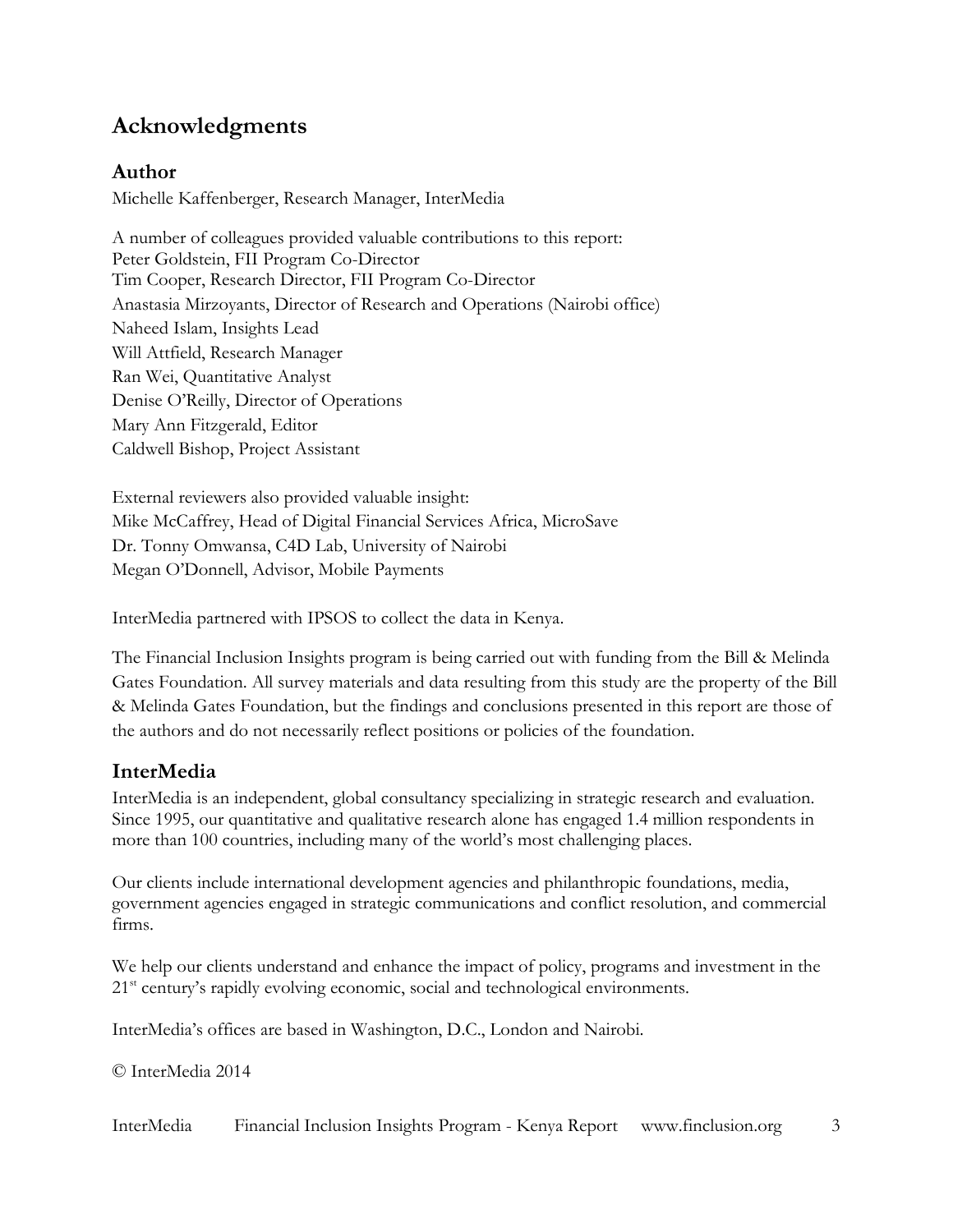## Contents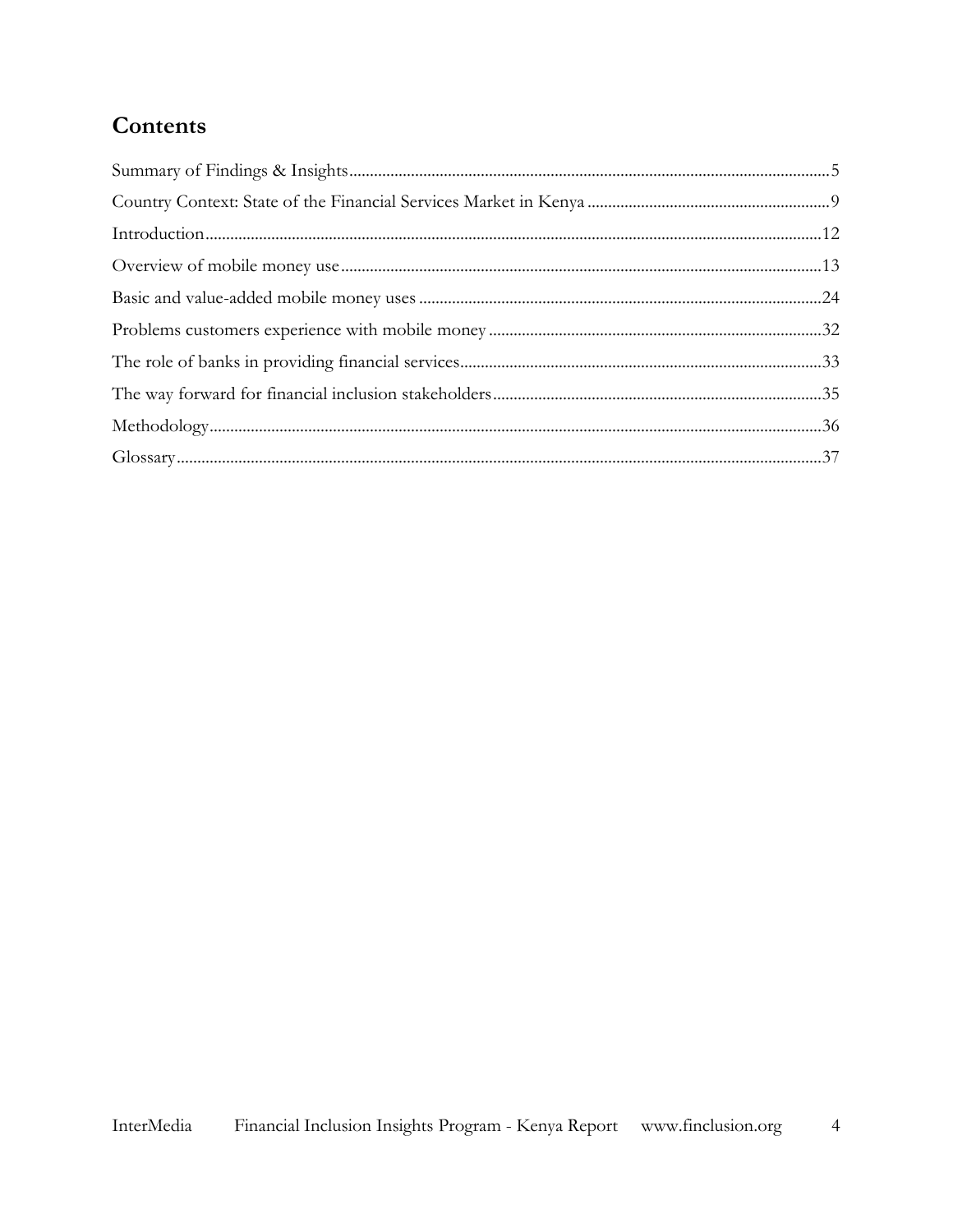## <span id="page-4-0"></span>**Summary of Findings & Insights**

Based on the nationally representative Financial Inclusion Insights (FII) survey in Kenya, the following findings and insights emerged as key factors for financial inclusion stakeholders. They are intended to help inform stakeholders' decision making as they develop operational strategies to advance digital financial services.

#### **Access: How do Kenyan adults access mobile communications and digital financial services?**

#### **Mobile technology reaches the majority of the population through various means and devices:**

- Ninety-three percent of users have access to a mobile phone, either through ownership (73 percent) or borrowing (20 percent).
- Fifty-one percent of Kenyan adults still use basic phones, while 36 percent use feature phones; only 6 percent have smartphones.

#### **Formal bank accounts reach only a minority of Kenyan adults:**

- Twenty-nine percent have access to a bank account, either by using their own account or accessing a bank through someone else's account.
- Only 21 percent have their own bank account.





Source: InterMedia FII Tracker Survey, Wave 1, September-October 2013; N=3,000.

#### **Mobile phone ownership is key to increased mobile money use:**

- Mobile phone and SIM ownership are fundamental to enabling mobile money use: almost all active mobile money account holders (95 percent) have their own phones and their own SIMs. (Most of the remaining 5 percent own only a SIM and borrow a phone.)
- Although 75 percent of non-mobile money users have access to a mobile phone, only 27 percent own their phone. Analysis shows that mobile phone ownership is the most important factor in mobile money use, meaning physical access to a phone is not enough.

InterMedia Financial Inclusion Insights Program - Kenya Report www.finclusion.org 5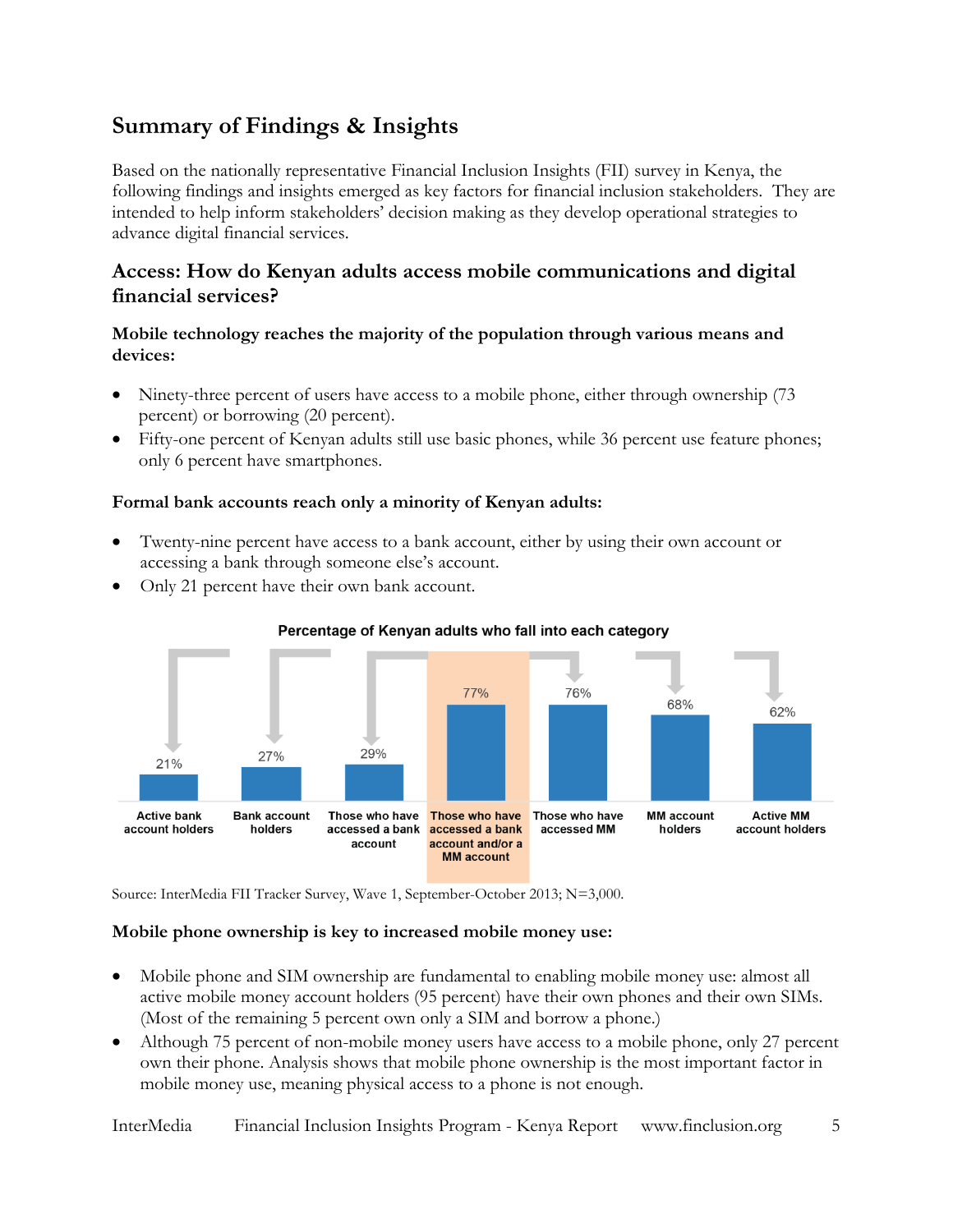Dominating the mobile money market, Safaricom's M-PESA mobile money offering claims 99 percent of users, while Airtel Money is a distant second with 4 percent of users; 3 percent use both.

#### **Usage: What key patterns & behaviors do mobile money users display?**

#### **The main uses for mobile money in Kenya remain basic P2P services, though other valueadded services (VAS) are emerging:**

- Sixty-two percent of Kenyan adults are active mobile money account holders.
- Almost all active bank account holders are also active mobile money account holders 21 percent of Kenyan adults actively use their own bank account, and 90 percent of these also actively use their own mobile money account.
- Airtime top-ups (70 percent) and domestic remittances (64 percent receiving and 60 percent sending) represent the overwhelming majority of uses among active mobile money account holders. Bill payments (10 percent, with school fees and utility bills being the most common types), saving for a future purchase or payment (10 percent) and receiving wages (6 percent) are the next most common uses. Only 9 percent of those who have saved with their mobile money account reported saving money with M-Shwari, however, implying most savers simply use their mobile money wallet to save money.
- Even among urban residents above the poverty line, the group most likely to have paid a bill through mobile money, only 18 percent of active mobile money account holders have done so, presenting a potential opportunity for further targeted growth.
- The top five value-added mobile money offerings in Kenya are: M-Shwari (15 percent reported using this savings and loan product), Lipa na M-PESA (4 percent reported using this merchant payments tool), Lipa Karo na M-PESA (2 percent, used for school fees), M-Kesho (2 percent, used as a bank account) and M-Kopa (1 percent, used for purchasing solar power).

#### **Several user engagement profiles are emerging:**

- The most common pathway to using mobile money is a need to receive money, with 70 percent of active account holders introduced to mobile money in this way, while 56 percent started using because they needed to send money. Another 26 percent started using mobile money because they wanted a safe place to store their money, though a smaller proportion actually ended up doing so.
- "Super-users" are a segment of adults who use mobile money weekly and have used at least one value-added service (VAS). Their behavior is important to observe because it provides a window into demand patterns. For instance, 27 percent of super-users use mobile money to conduct business transactions versus 8 percent of other users.
- Nearly a fifth of super-users are farmers, nearly a third of whom receive payments from customers through their mobile money accounts, while 26 percent receive wages through mobile money, and 41 percent save with mobile money.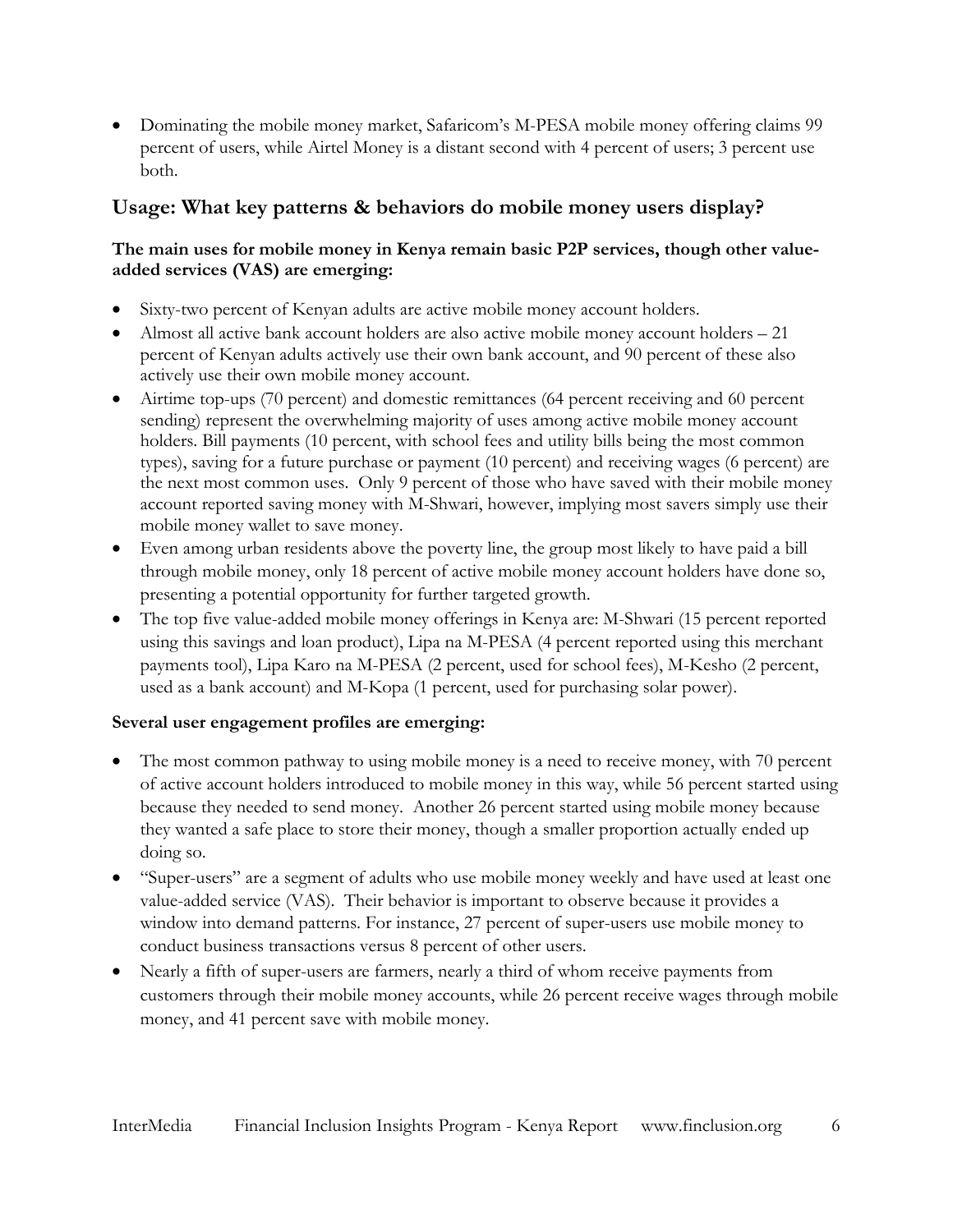- Passive users: This group of users (11 percent) only withdraws money they receive from others. Since these users are already familiar with mobile money, they are worth looking at more closely to see what other ways they could potentially use the service.
- Ten percent of all mobile money users are lapsed users (i.e., have not used mobile money in the past 90 days). A compelling use for the service may draw them to more active use.
- Two-thirds of lapsed users (with registered accounts) consider mobile money as being either "very important" or "important" to their finances. Understanding more about why it is important, and other financial needs these users have, could identify opportunities for more active use of mobile money.

#### **Transaction sizes vary to some degree between customer segments:**

- The largest differentiating factor in transaction size (value) is gender. Among active mobile money account holders, men transfer a median value of \$18 (KSh1,500) while women transfer a median value of \$13 (KSh1,100). Poverty has a similar effect on transaction size, with those above the poverty line transferring \$18 (KSh1,500) on average, and those below the poverty line transferring \$14 (KSh1,167).
- Little variation in transaction sizes exists between urban (\$16/KSh1,333) and rural (\$15/KSh1,250) active account holders.

Understanding usage patterns provides the tools and context to assess and quantify both the commercial market opportunity and the scale of impact that can be enabled through the use of mobile money.

#### **Reaching excluded groups: How do demographic factors influence demand & uptake of mobile money?**

#### **Certain factors indicate the likelihood of using mobile money:**

- **Education**: Higher levels of education directly influence usage, with the most educated showing a considerably higher rate of active mobile money use.
- **Income:** The poor are nearly 20 percentage points less likely to have used mobile money. Thirty-four percent of the poor have never tried mobile money versus 15 of those above the poverty line.
- **Age**: The 25-44 age bracket has the highest percentage of active account holders, at 73 percent.
- **Gender**: In urban areas, there is a 15-percentage point gender gap -- 83 percent of men are active mobile money account holders versus 68 percent of women. No gender gap exists in rural areas with 56 percent of men and 55 percent of women actively using an account.
- **Rural**: A 20-percentage point gap was observed between rural (55 percent) and urban (75 percent) active mobile money account use.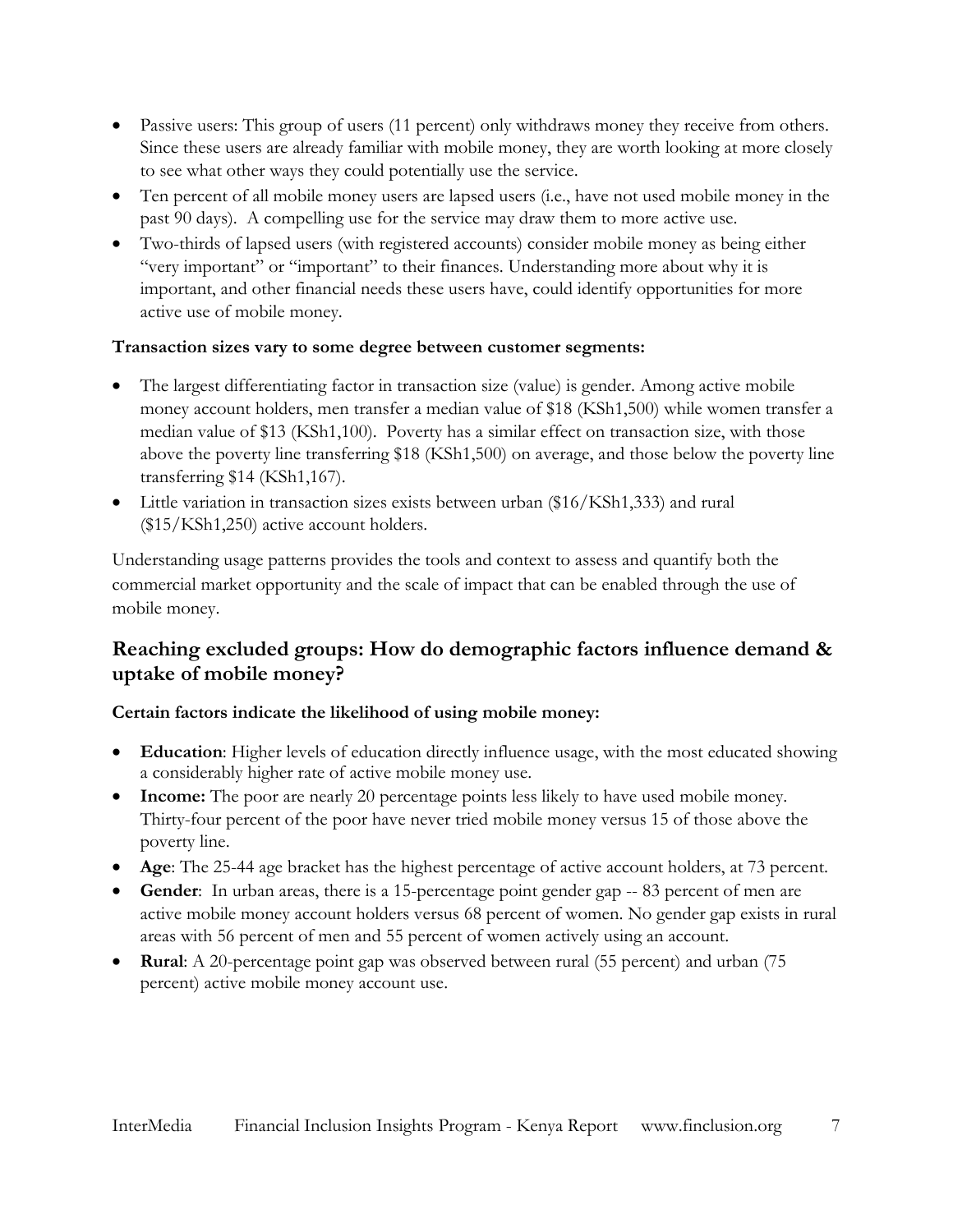#### **Key challenges: What is holding back new user adoption & expansion of current usage?**

#### **Current users cite key challenges that likely limit their expanded use of and satisfaction with mobile money:**

- Infrastructure challenges are a commonly reported problem with 50 percent of users saying they were unable to complete a mobile money transaction within the past six months because the mobile network was down.
- Insufficient e-float and cash were the second and third most common challenges, with 42 percent reporting the agent did not have enough e-float and 40 percent reporting the agent did not have enough cash.
- $\bullet$  Interaction with the agent is a key challenge, with 31 percent saying the agent was absent, 20 percent saying the process was time consuming, and 12 percent were unhappy because the agent was rude. As trust is a necessity in handling users' financial transactions, interaction with the agent is a key indicator of mobile money success.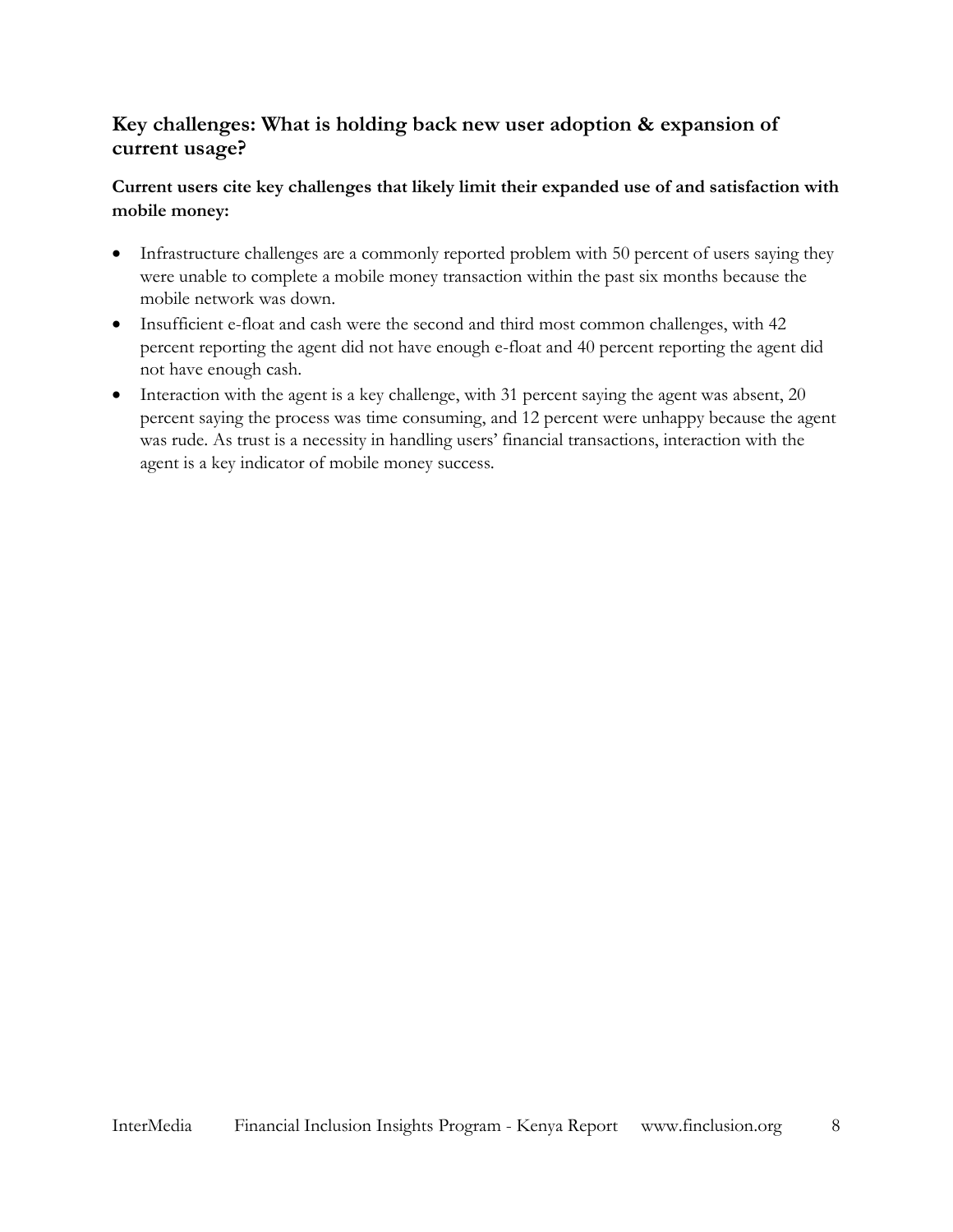## <span id="page-8-0"></span>**Country Context: State of the Financial Services Market in Kenya**

Kenya's experience with the M-PESA mobile money service, launched in 2007 by mobile operator Safaricom, positioned the country as a trailblazer in the use of digital technologies to broaden access to financial services. Safaricom remains the dominant player in the Kenyan mobile money market, but recent regulatory and commercial developments may usher in a more competitive environment.

#### **Policy and Regulatory Environment**

The Central Bank of Kenya (CBK), the body responsible for digital financial services regulation, issued a number of draft regulations and guidelines in 2013 that would address what the CBK has identified as key market priorities: increase consumer access to services, minimize the risk of fraud, increase competition, and foster interoperability. As of this writing, the draft regulations had not yet been enacted, but they indicate the direction the CBK intends to follow.

To expand access to mobile money services, the draft CBK guidelines, "Anti-Money Laundering Guidelines for the Provision of Mobile Payment Services," would allow mobile payments providers more flexibility with Know Your Customer (KYC) requirements, potentially lowering barriers to mobile money registration. This would allow access for segments of the population that lack particular forms of identification. Mobile money providers would have discretion on which forms of identification they accept from their customers at registration. However, providers would still be responsible for verifying customers' identities when their agents register new customers.<sup>1</sup>

To minimize the risk of fraud, proposed anti-money laundering guidelines would instruct mobile money providers to investigate accounts exceeding a daily turnover of KShs 100,000 (\$1,150), and accounts exceeding weekly transactions of KShs 300,000.<sup>2</sup> Separate proposed regulations would set an individual transaction limit of KShs 75,000.<sup>3</sup> The regulatory guidelines are intended to make it more difficult for money launderers to use mobile money to move large sums of cash out of sight of regulators and law enforcement agencies.

Draft legislation would address Safaricom's market dominance by requiring all electronic-money issuers in the country to have open backend systems capable of becoming interoperable both domestically and internationally. The draft legislation also "encourages" providers to enter into interoperable arrangements with each other.<sup>4</sup> System interoperability and the sharing of infrastructure across providers have the potential to increase competition, lower costs for consumers and encourage the entry of new players and services.

In a bid to increase competition, the Kenyan government approved mobile virtual network operator (MVNO) licenses in April 2014 under existing legislation to companies without their own telecommunications infrastructure, allowing them to supply their own SIM cards and mobile money services over existing mobile networks. Equity Bank's Finserve subsidiary received one of the first such licenses, and it plans to offer services on the Airtel network.<sup>5</sup> MVNO licenses were also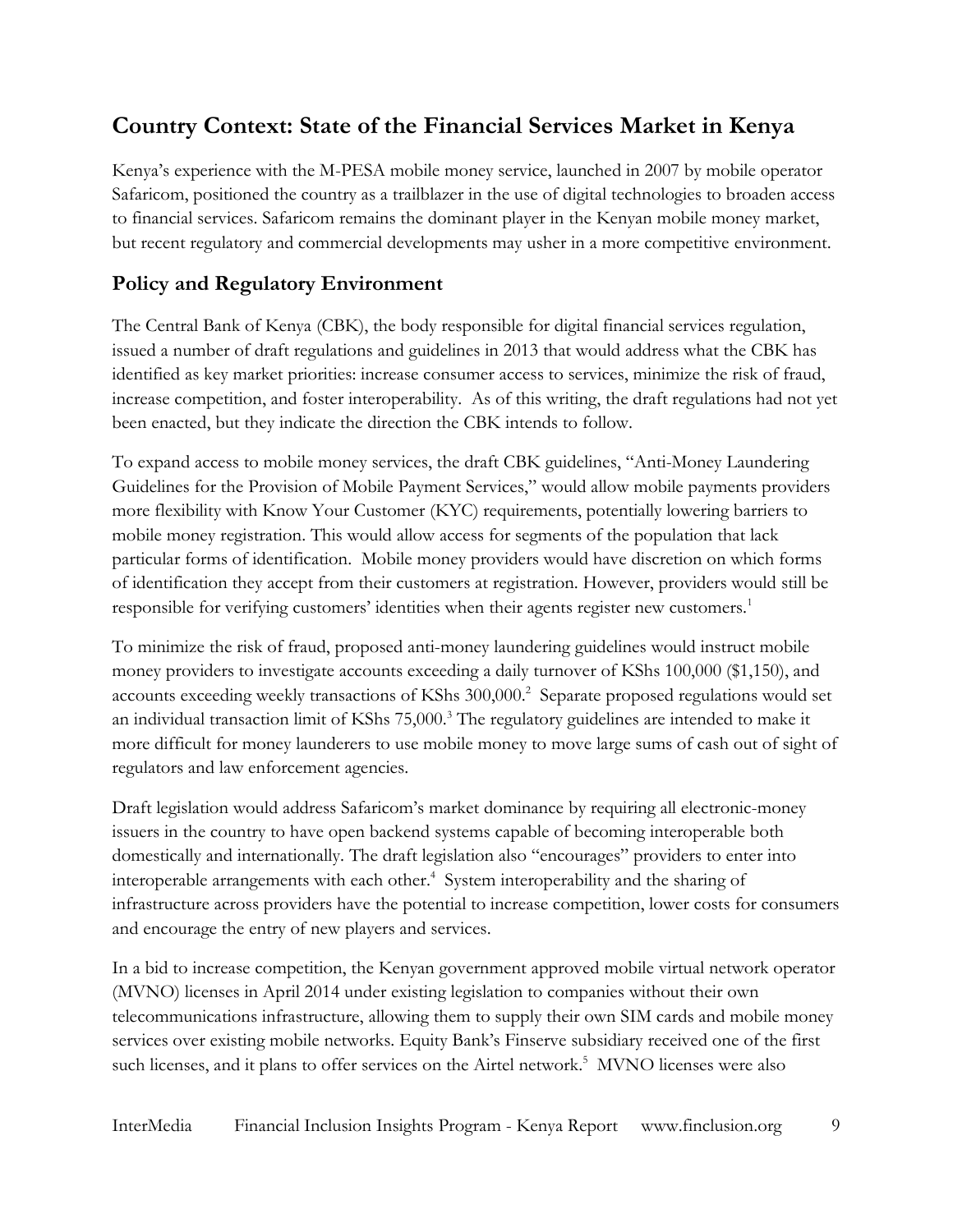granted to Equity Bank's Finserve subsidiary, Mobile Pay Ltd., which is backed by third-party mobile payments group Tangaza Pesa; Zioncell Kenya, a subsidiary of Mobile Decisioning, a provider of mobile payments technology; and Nakumatt Holdings. 6 In May 2014, Equity Bank announced that it will provide 8.7 million of its customers with free SIM cards by July 2014, which will enable those customers to use its MVNO telecommunications and mobile money services.<sup>7</sup> Equity Bank has reported that Airtel will open 60 percent of its excess bandwidth to the new telecom venture.

The government is also actively directing digitization of transactions by moving to digital payments in the public sector (e.g., passport and driver's license fees, etc.). It has also banned cash for public transport payments (bus and matatu fares), which was initially scheduled for enforcement beginning in July, 2014. The deadline has been extended to allow operators more time to become compliant, but many systems have already been implemented. Equity Bank/Google BebePay and Safaricom's Lipa na M-Pesa have started to provide cashless transport fares ahead of the deadline, and Visa and MasterCard are also working to launch similar products.

While the Central Bank has been focusing on increasing access to mobile money services, regulatory authorities including the National Treasury and the Communications Authority of Kenya (CAK), previously known as the Communications Commission of Kenya (CCK), have also passed regulations that have an impact on the mobile money market through taxation and oversight of network quality.

In early 2013, the National Treasury introduced a 10-percent tax on transaction fees for money transfer services as part of the government's efforts to increase budget revenues. To try and recoup some of the cost, Safaricom began charging an additional 10 percent on M-PESA transfers of more than 101 Shillings  $(\$1.20)$ .<sup>8</sup>

As they work to expand their mobile money services, mobile network operators (MNOs) have faced criticism from the CAK for the quality of their basic services. In a report released in January 2014, the CAK found that none of the four MNOs are meeting minimum service quality standards, which include indicators such as call drop rate, speech quality and signal strength. 9 Safaricom protested the findings, however, and the CAK admitted to having insufficient capacity to conduct thorough assessments. The CAK said external consultants will conduct the assessments in the future.<sup>10</sup> Mobile providers have considerable interest in the findings, as failure to meet the standards results in hefty fines.

#### **The Mobile Financial Services Market**

As of the second quarter of 2014, there were five mobile money deployments in Kenya – Airtel Money (Bharti Airtel), M-PESA (Safaricom), Orange Money (Orange), Tangaza Pesa (Mobile Pay) and yuCash (YuMobile/Essar Telecom) 11 – with M-PESA the overwhelming market leader. Safaricom and Airtel have made a bid for the joint acquisition of Essar Telecom, in which Safaricom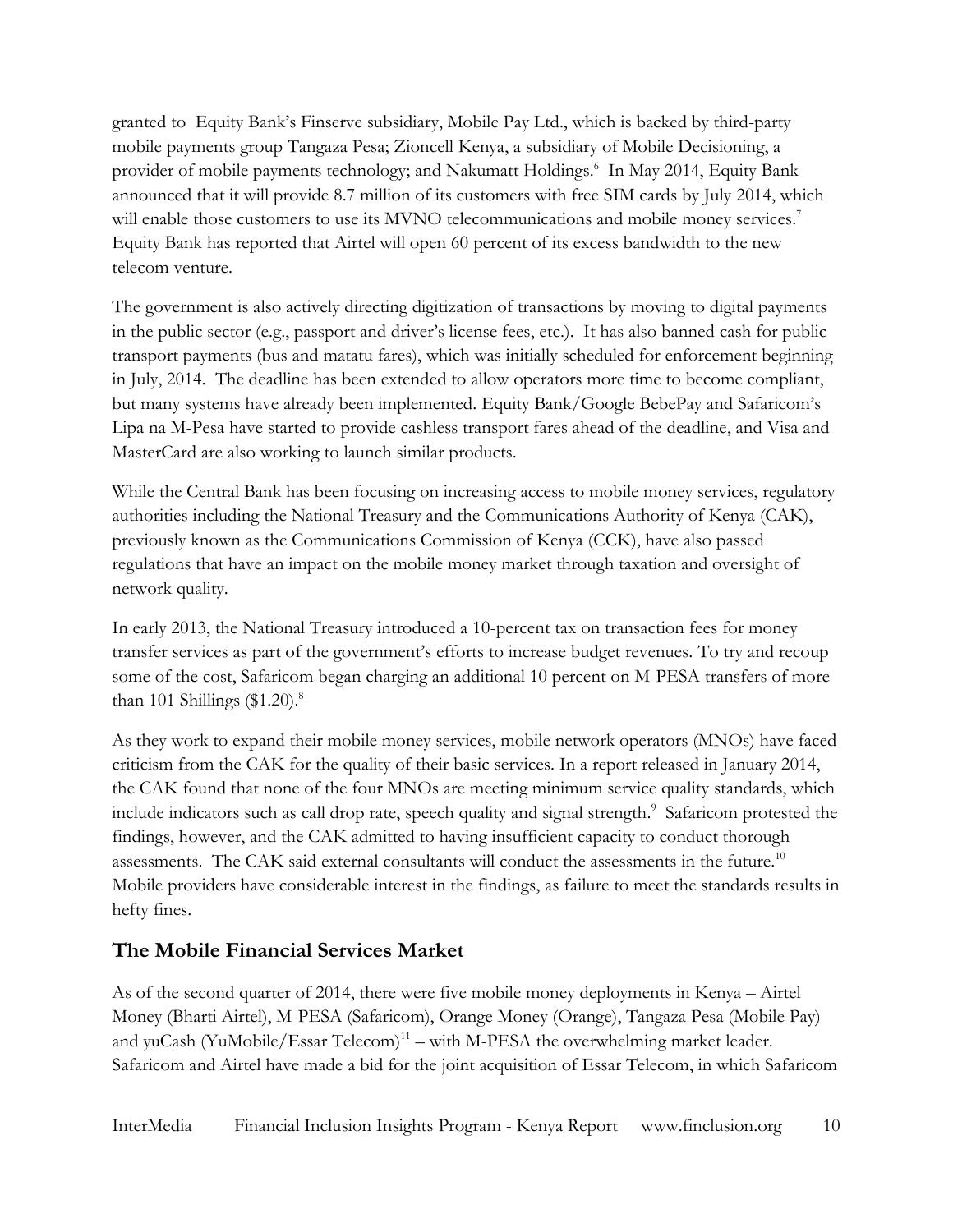would receive the provider's infrastructure (e.g., base stations), and Airtel would acquire the subscriber base.<sup>12</sup> At the time of this writing, the outcome of the bid was uncertain.

All five providers offer person-to-person (P2P) money transfers, bill payments and airtime top-ups. Other services offered by some of the providers include:

Bulk payments: Airtel Money, M-PESA, Orange Money Merchant payments: Airtel Money, M-PESA Receive and pay back loans: Airtel Money, M-PESA International remittances: M-PESA

Safaricom also offers a number of mobile-based products that leverage the M-PESA payment platform. Safaricom partnered with the Commercial Bank of Africa (CBA) to offer M-Shwari, an interest-bearing savings account and microloan product. Other new products include Lipa na M-PESA, a merchant payment tool, and Lipa Karo na M-PESA, an education payment tool.

In March 2014, Airtel Money partnered with UBA Kenya Bank to offer Akiba Mkononi, which provides an interest-bearing savings account to subscribers.<sup>13</sup> Airtel Money also partners with Faulu Kenya, a microfinance bank, to provide 10-day loans which are repaid through Airtel Money.

Other companies and organizations have incorporated mobile money into their offerings either as a payment platform or as a way to enable wider access to their products and services. For example, M-Kopa sells solar panels through installment payments, which customers pay through their M-PESA accounts. Changamka, a medical insurance provider, offers prepaid health-care cards that can be topped-up via M-PESA. Kilimo Salama, which offers crop insurance based on weather indexes, collects its premiums and makes payments via M-PESA.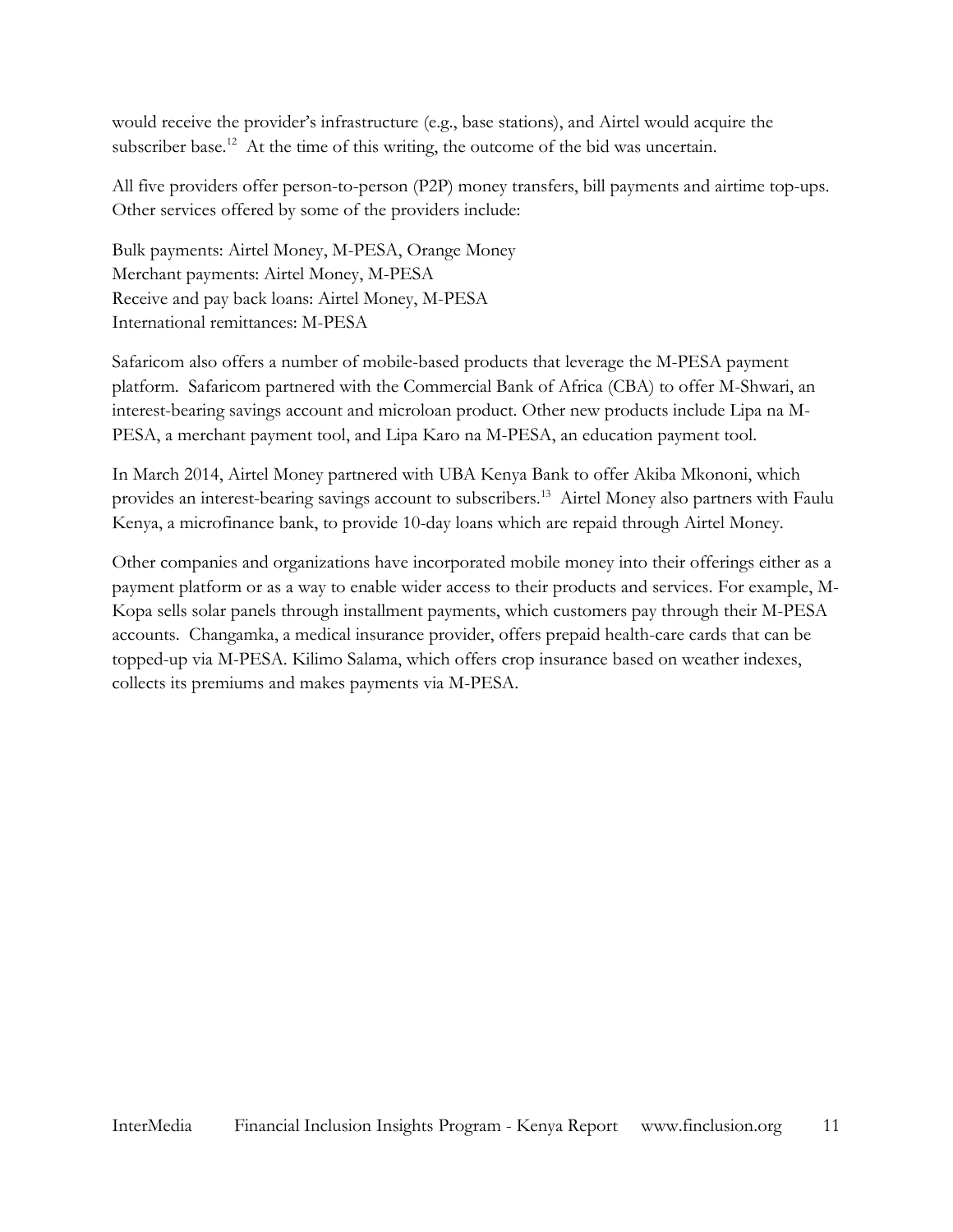## <span id="page-11-0"></span>**Introduction**

Before the advent of mobile money, the use of digital financial services in Kenya was limited. Only a minority of Kenyan adults had a formal bank account.<sup>14</sup> Now, seven years after the introduction of Safaricom's M-PESA mobile money service, two-thirds of Kenyan adults actively use digital financial services either through a bank or mobile money account.<sup>15</sup>

Mobile money has been a driving force in providing wider access to formal financial services – 62 percent of Kenyan adults have a mobile money account they actively use (i.e., used in the past 90 days). For comparison, only 21 percent of Kenyan adults are active bank account holders, and almost all of them (90 percent) also have a mobile money account.

While use of digital financial services has increased dramatically in recent years, differences among demographic groups remain, with the rural, poor, and less educated still less likely to use such services than their counterparts. In addition, while mobile money has greatly expanded the use of digital financial services, the same demographic groups

Despite mobile money's widespread use, the rural, poor, and less educated remain less likely to use the service.

that were traditionally least likely to have a bank account are now also the least likely to have a mobile money account.

Mobile money users use the services for a variety of purposes. Most primarily purchase airtime topups and send and receive remittances with the service. Smaller segments also use mobile money to save money for "a future purchase or payment" (10 percent), to pay bills (10 percent), and to receive wages (6 percent). M-Shwari, a savings and loan product from Safaricom, is the most widely-used new product beyond basic mobile money wallets, with 15 percent of active mobile money account holders using it. While there is market interest in moving customers beyond basic money transfers, no product has reached a broad-based appeal similar to the initial offer of P2P transfers by M-PESA.

The key challenges, therefore, are to reach those with continued lack of access, to provide a wider range of services to meet potential customers' needs, and to create a digital ecosystem that can ease financial transactions while providing safe, transparent and cost effective means of doing so.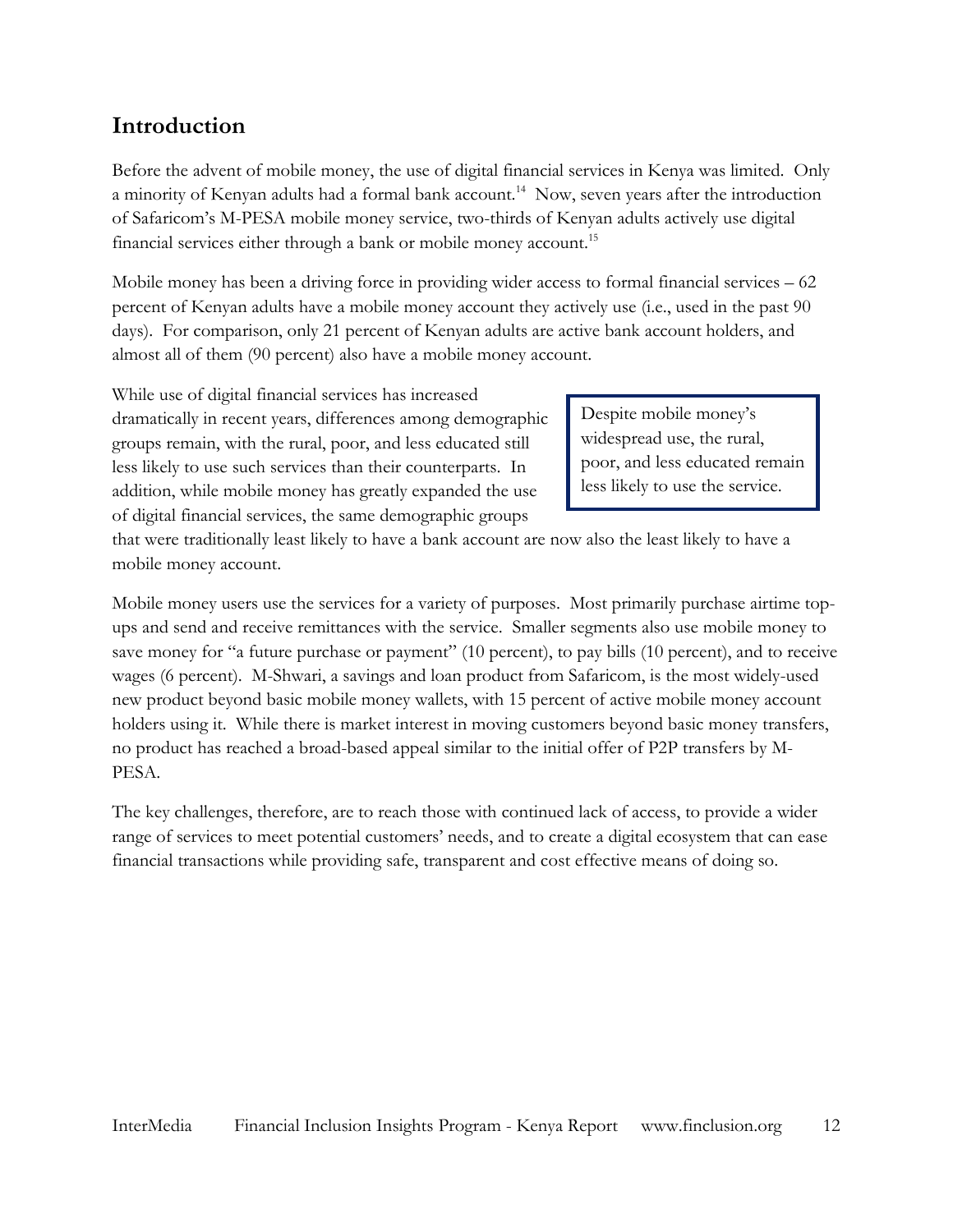## <span id="page-12-0"></span>**Overview of mobile money use**

Mobile money use in Kenya is widespread, reaching the highest usage rates in the world.<sup>16</sup> Most Kenyans (76 percent) have used mobile money, and mobile money users tend to be registered and use their accounts actively.<sup>17</sup>

Use continues to be higher, however, in urban areas, among those above the poverty line, $^{18}$  and among the more highly educated. Males use mobile money at slightly higher rates than females, but the difference is small compared to the discrepancies between urban and rural adults, and between Kenyans living above and below the poverty line.



#### **Figure 1. Percent of each demographic group who have ever used mobile money and who are active mobile money account holders**

Source: InterMedia FII Tracker Survey, Wave 1, September-October 2013; N=3,000.

Most mobile money users access the service through an account they have registered in their own name, and most use the service actively. These active account holders represent 62 percent of Kenyan adults.

Those with no formal education are much less likely to be active mobile money account holders, and Kenyans with only primary school education are also less likely to be active account holders than the general population. Education is highly related to income level, so poverty could be preventing those with less education from using mobile money.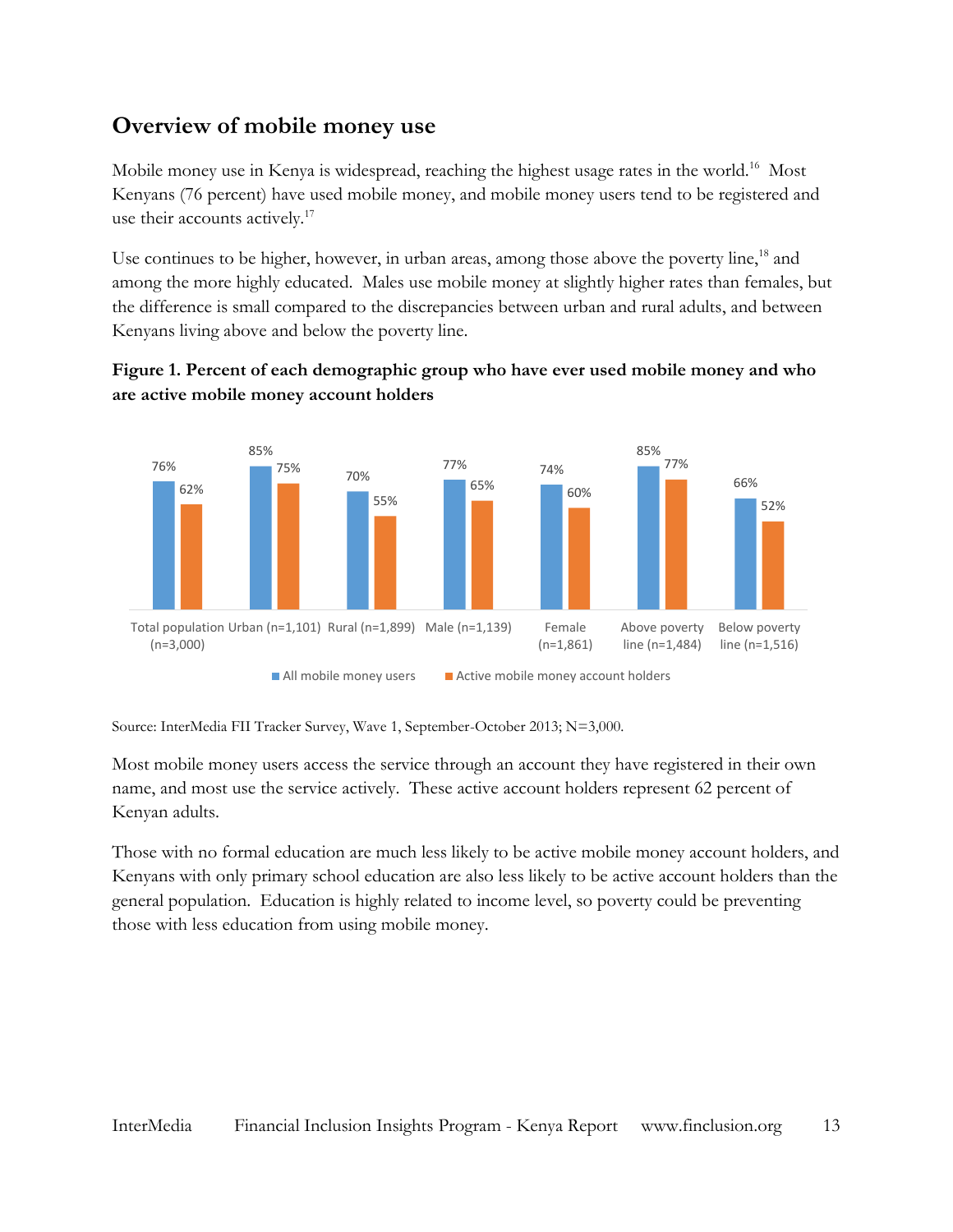



Source: InterMedia FII Tracker Survey, Wave 1, September-October 2013; N=3,000; n=13 respondents were categorized as "other" for education attainment, and this group was too small for analysis

Across age groups, registered, active use of mobile money peaks among those aged 25 to 44. It is lowest among the youngest age group, 15 to 24 year olds,<sup>1</sup> and tapers off for older age groups, decreasing among 45 to 54 year olds and again for those 55 and older.





Source: InterMedia FII Tracker Survey, Wave 1, September-October 2013; N=3,000.

 $\overline{a}$ 

<sup>1</sup> Technically, Kenyans cannot register for a mobile money account until they have reached the age of 18 and received their national ID. However, many parents register an account on behalf of their children, often when their children move away from home for school or work. These children have full control over their account, and therefore often consider it their own registered account. In the survey, 20 percent of those aged 15 to 17 report actively using a registered mobile money account. Sixty-five percent of those aged 18 to 24 are active mobile-money account holders.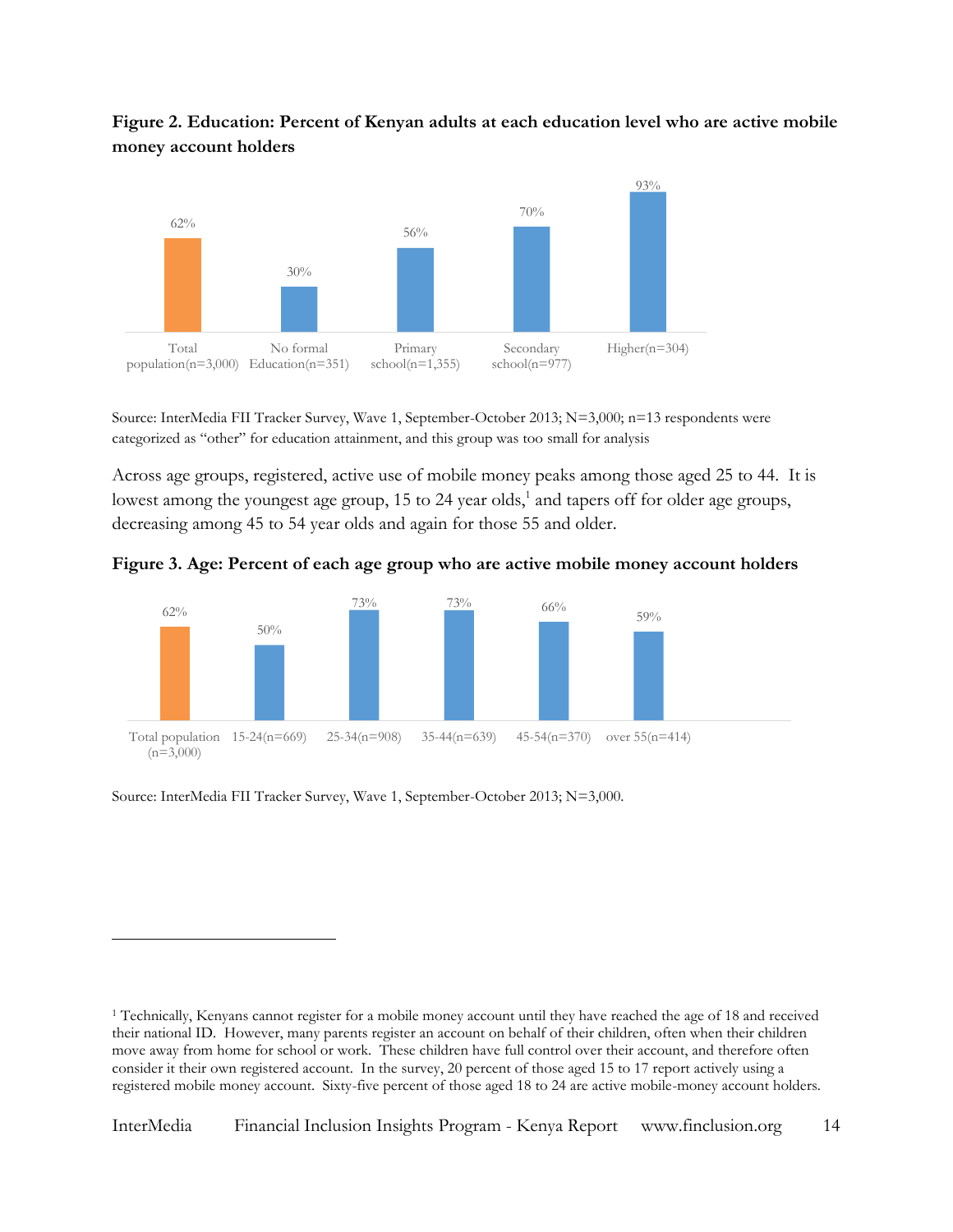Mobile money use varies regionally as well. Nairobi and the bordering Central region have the highest proportions of active account holders. Nyanza, which borders Lake Victoria, has the next highest usage rate. The rest of the regions have lower proportions of active account holders than the national average of 62 percent, but in all regions at least 50 percent of the adult residents actively use a mobile money account registered in their name.

Safaricom's M-PESA dominates the mobile money market. Ninety-nine percent of active mobile money account holders use M-PESA, while only 4 percent use Airtel Money (3 percent use both). Airtel Money users<sup>19</sup> are more likely to be male, urban and above the poverty line than M-PESA users, $20$  following a





Source: InterMedia FII Tracker Survey, Wave 1, September-October 2013; N=3,000.

similar demographic profile to M-PESA's early adopters.<sup>21</sup>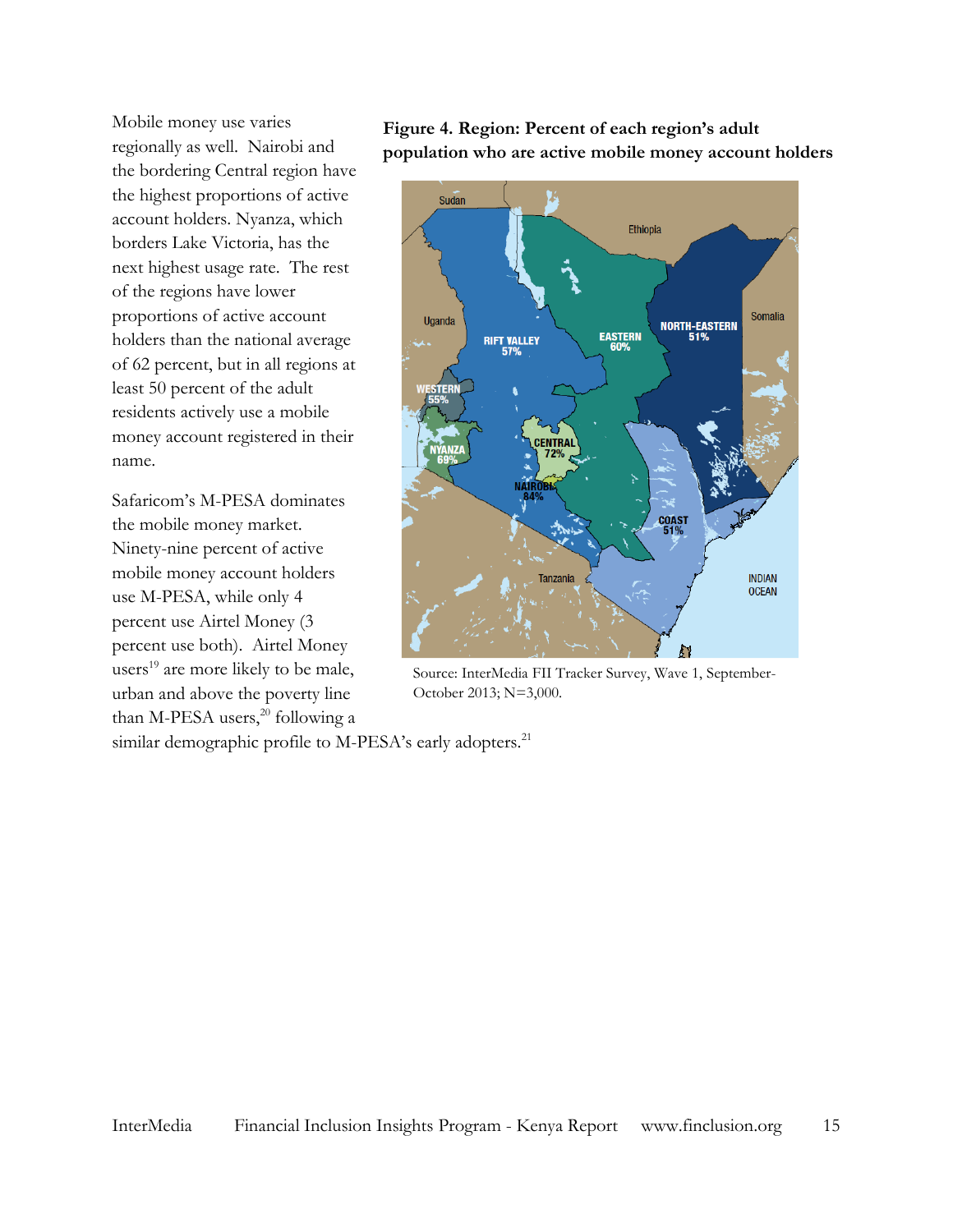#### **Currently little need for transactional interoperability**

Most Kenyans use Safaricom's voice and data services, and, therefore, own a Safaricom SIM card, which is also used for their mobile money account. Safaricom's dominance in both the mobile money and voice markets means many Kenyans can operate wholly within Safaricom's ecosystem without needing to interact with other service providers. As a result, consumers report little need for interoperability. Only 11 percent of active mobile money account holders said they had a current need to transfer money from their mobile money account to a mobile money account with a different provider, a bank account, or SACCO account, in the previous 90 days.

Despite expressing few actual needs for interoperability, many active account holders report interest in improved interoperability. Eighty percent of active account holders said they would like to see mobile money providers work together to deliver services, and the same percentage would like to see mobile money providers work with other financial institutions such as banks, MFIs and SACCOs. The Central Bank of Kenya has drafted regulations, though not yet enacted them, to promote greater interoperability. Given that the market may become more competitive in coming years as a result of ongoing regulatory reforms and the introduction of MVNO licenses, interoperability may become a more significant factor for consumers.

Most Kenyan adults are either active mobile money account holders or have never used mobile money. Few fall into other use categories, including unregistered use (using through someone else's account or an agent's account), and lapsed registered use.



**Figure 5. Percentage of Kenyan adults who are in each mobile-money use category**

Source: InterMedia FII Tracker Survey, Wave 1, September-October 2013; N=3,000.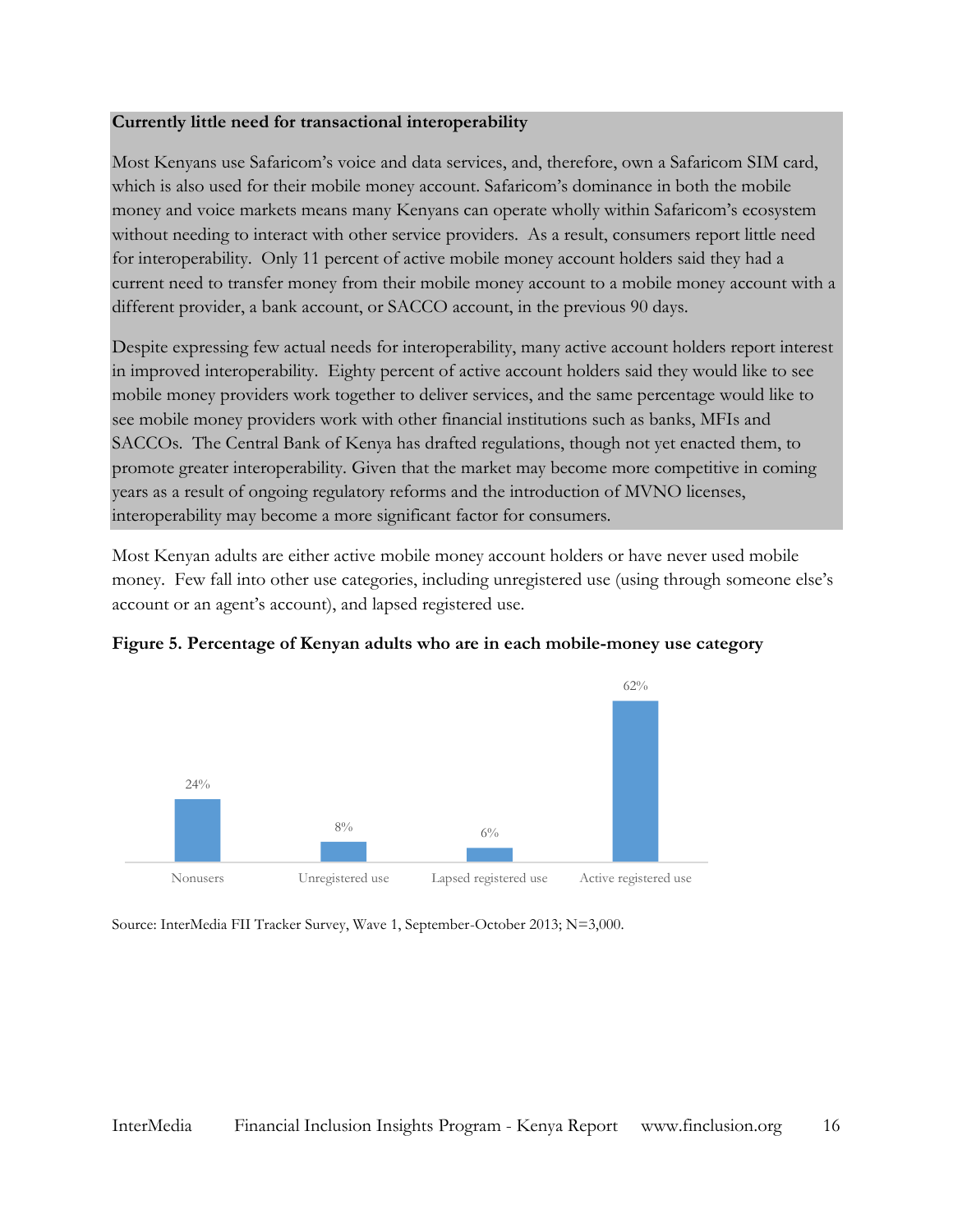#### **Differences in level of mobile money use among demographic segments**

Demographic segmentation of mobile money use identifies which groups have reached high levels of use, and which groups are lagging, where targeted marketing or product development may be worth considering to encourage uptake. Groupings by rural and urban residency, poverty status, and gender highlight the principal differences.





Source: InterMedia FII Tracker Survey, Wave 1, September-October 2013; N=3,000.

In rural areas, poverty is the key determinant of lack of mobile money use; gender does not play a significant role. In urban areas, however, both gender and poverty are strong predictors of mobile money use and nonuse.

Urban males above the poverty line are much less likely than the other demographic groups in Figure 6 to use mobile money through an unregistered account, and they are less likely to be lapsed users.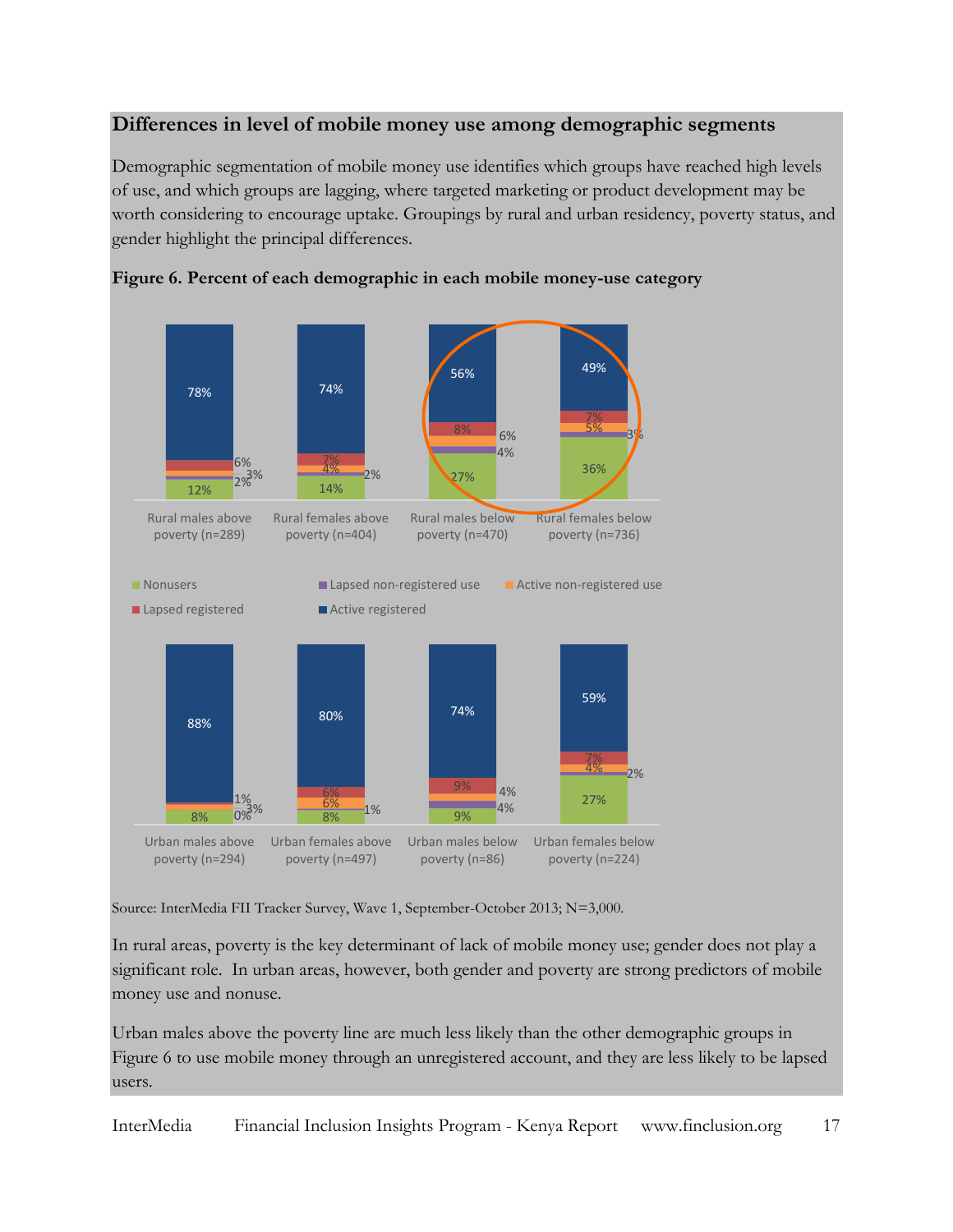#### **Unregistered mobile money use**

Only 8 percent of mobile money users in Kenya conduct transactions through someone else's account,<sup>22</sup> such as a friend, family member, or mobile money agent, rather than using their own registered account. This is referred to as unregistered mobile money use.<sup>23</sup> These unregistered users represent 8 percent of Kenyan adults.

The method of use matters because an individual must have a registered mobile money account to access more advanced mobile money products such as saving money in an e-wallet, or accessing insurance or loan products through mobile money. In this sense, unregistered use can be a barrier to deeper financial inclusion.



#### **Figure 7. Percentage of each demographic group who are unregistered mobile money users**

Source: InterMedia FII Tracker Survey, Wave 1, September-October 2013; N=3,000.

Lack of mobile phone and SIM card ownership is the key driver of unregistered mobile money use. Unregistered users are less than half as likely to own a mobile phone or SIM card as the rest of the

Kenyan adult population.<sup>24</sup> The difference is even greater when comparing unregistered users with registered users (Figure 8). Most unregistered mobile money users (64 percent) access the services through a friend's or family member's account, while a smaller proportion (33 percent) gain access by using the services over-the-counter (commonly referred to as direct deposits in Africa).

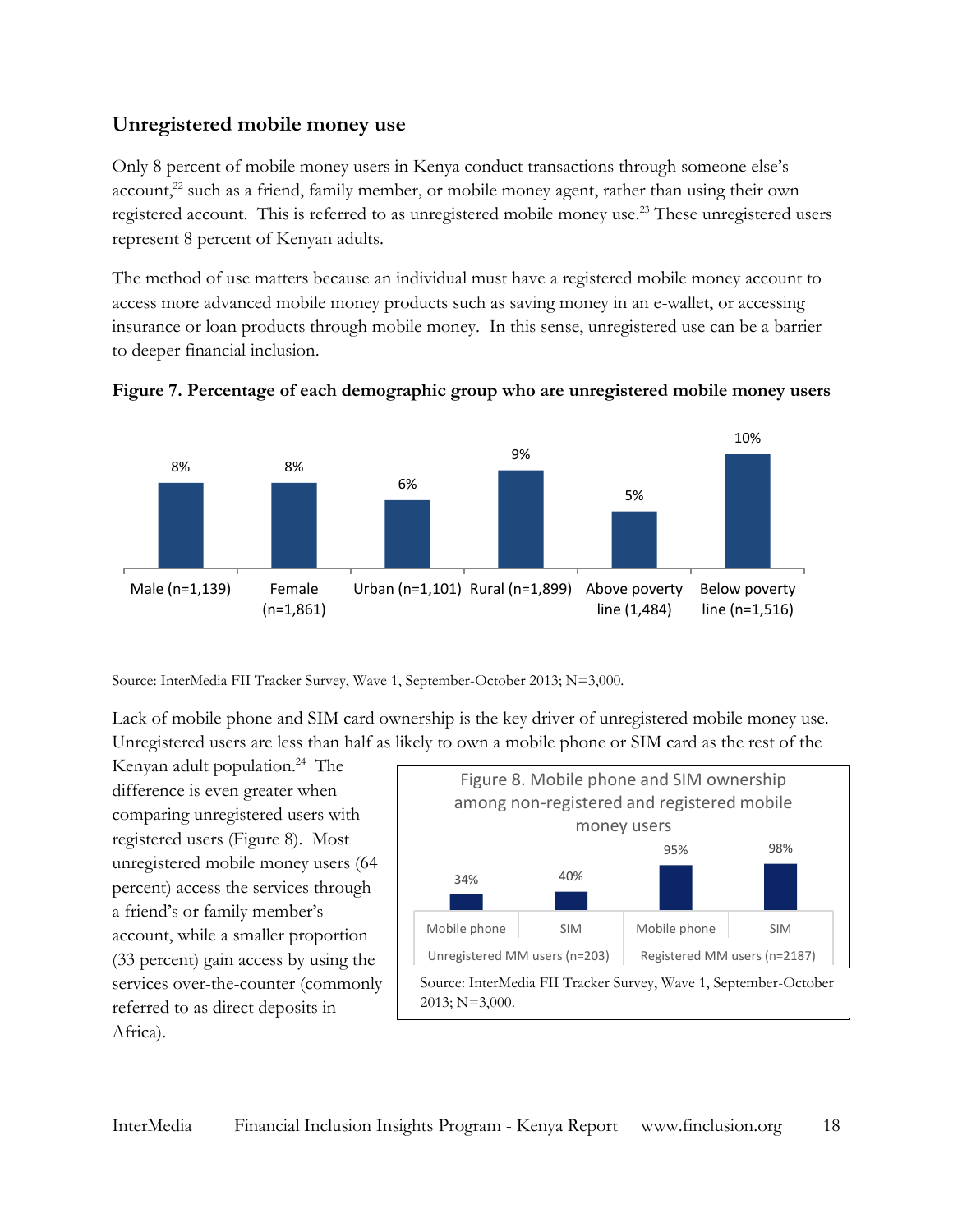Unregistered use is also highly related to poverty, with Kenyans below the poverty line almost twice as likely to use mobile money without their own account as those above the poverty line. Low education attainment may be a contributing factor. Poor, unregistered mobile money users have less education than other Kenyans, with 70 percent having either no formal education or only primary education (compared with 53 percent of other Kenyan adults).<sup>25</sup> Poor, unregistered users also are less likely to own a mobile phone than other Kenyan adults (28 percent versus 49 percent).

Limited current demand for the types of transactions that require a registered account may also be contributing to unregistered use. Most unregistered users (92 percent) began using mobile money either to receive or to send money transfers. In addition, these mobile money users primarily use the service to withdraw money (84 percent), while far fewer have deposited money (42 percent). This indicates unregistered users primarily withdraw money they have received from others, and are not using any other services.

#### **Lapsed and infrequent mobile money use**

Lapsed mobile money users are those who have used mobile money at some point in the past, but have not used the service in the previous 90 days. Eight percent of Kenyan adults are lapsed mobile money users. Most of them (70 percent, or 6 percent of Kenya's adult population)<sup>26</sup> are lapsed registered users. Only negligible differences exist when looking at lapsed use by gender, location and poverty level.

The explanation for mobile money users becoming lapsed may lie in their use patterns. Similar to active account holders, almost all lapsed mobile money users (92 percent) have used mobile money to withdraw money. However, far fewer lapsed users have ever deposited money into a mobile money account (53 percent, versus 85 percent of active account holders), indicating many only use the service with money they receive from others. Seventy-two percent of lapsed mobile money users said they began using mobile money to receive money from others; it is possible that they began for this reason and subsequently stopped when they did not receive further funds.

Another reason for lapsed use could simply be an infrequent need for mobile money services. Twothirds of lapsed users (with a registered account) said mobile money is either "very important" or "important" in their finances. Only 2 percent said it is not important at all. This suggests that, while some users may go long periods without using mobile money, they still consider it important and have not necessarily abandoned the services. Rather, they could be viewed as a distinct type of user, more aptly termed "infrequent users." These users may have only infrequent need for the services they currently use, such as money transfers, but could potentially transition into active users if they take up additional services which meet their needs.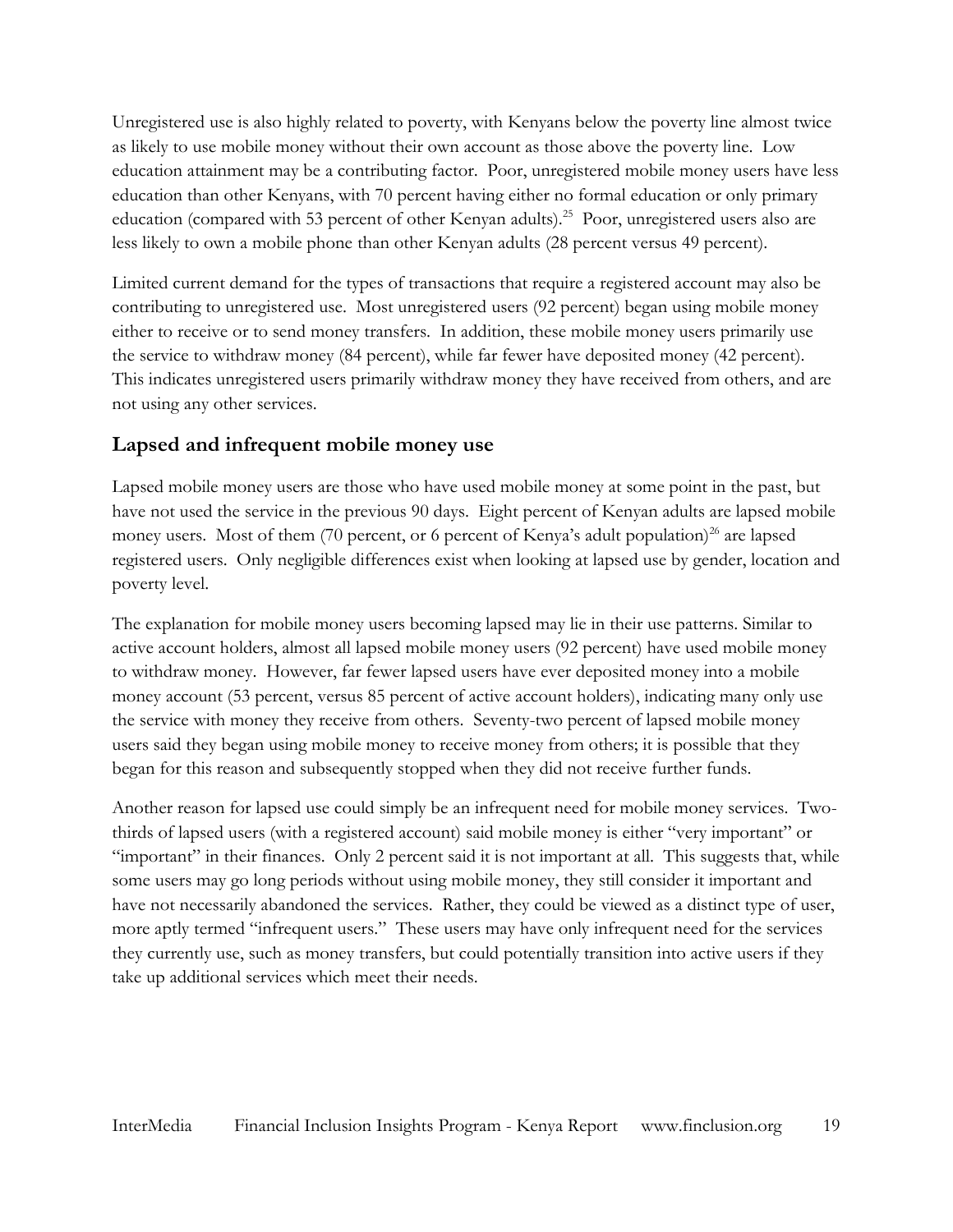#### **Gender Profile: Mobile money use among women and men**

Kenyan women have nearly the same level of mobile phone ownership as men; 72 percent of women, and 75 percent of men own a personal mobile phone. Even rural women and poor, rural women own mobile phones at the same levels as their respective male counterparts.

The percent of women who have ever tried mobile money is nearly equal to that of men, with about three-quarters of each having used the service at least once (74 and 77 percent respectively). The gap is slightly larger for active mobile money account holders (60 percent of women versus 65 percent of men).





Source: InterMedia FII Tracker Survey, Wave 1, September-October 2013; N=3,000.

In urban areas, however, women are much less likely to use mobile money than men, whereas in rural areas they use at a similar level as men. Overall, however, use in rural areas is lower. Similarly, there is a much larger employment gap in urban areas. Women are 25 percentage points less likely to be

The gender gap is larger in urban areas than in rural areas.

employed than men, whereas in rural areas women are only 8 percentage points less likely to be employed than men. Urban women, therefore, have less access to technology than their urban male counterparts. In addition, because they are less likely to be employed they may have fewer resources with which to use mobile money, and fewer needs for mobile money than urban men.

#### **Mobile money nonusers**

Even though mobile money experienced widespread and rapid initial take up in Kenya, 24 percent of Kenyan adults still have never used mobile money. Overall, the poor are much less likely to have used mobile money than those above the poverty line – 34 percent of the poor have never tried the service, versus 15 percent of those above the poverty line, a difference of nearly 20 percentage points. The gap between rural and urban residents is only 15 percentage points. The gender gap is small – females are only 3 percentage points less likely to have tried mobile money than males.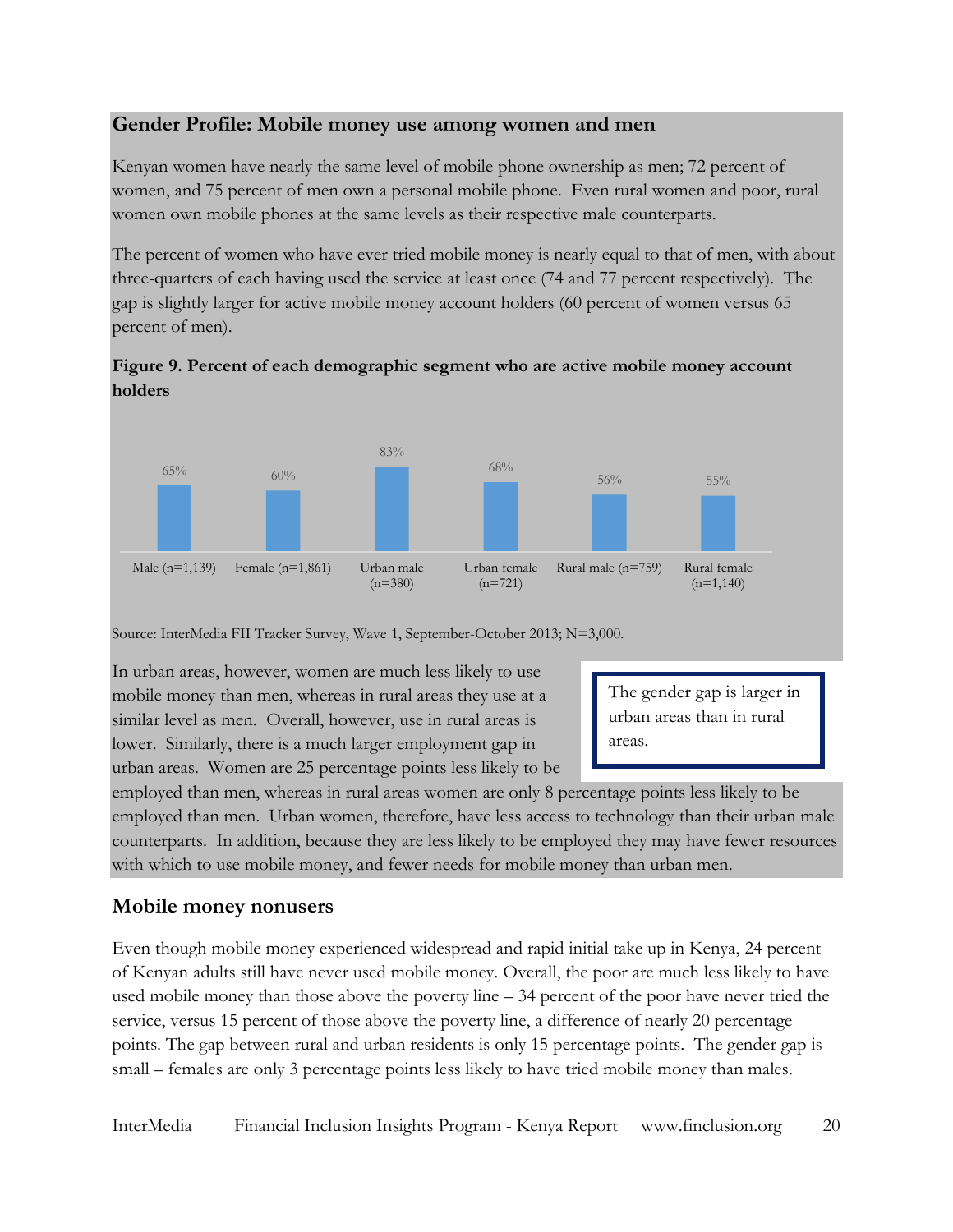

**Figure 10. Percentage of each demographic group who have never used mobile money**

Source: InterMedia FII Tracker Survey, Wave 1, September-October 2013; N=3,000.

Nonuse is highest in the Coast and North-Eastern regions, where 49 percent of adults have never used mobile money, followed by the Western region, with 45 percent nonusers, and Rift Valley, with 43 percent nonusers.

Lack of mobile phone ownership is a key barrier for nonusers. Among nonusers, only 27 percent own both a mobile phone and a SIM card, compared with 95 percent of active mobile money account holders.<sup>27</sup>





Source: InterMedia FII Tracker Survey, Wave 1, September-October 2013; N=3,000.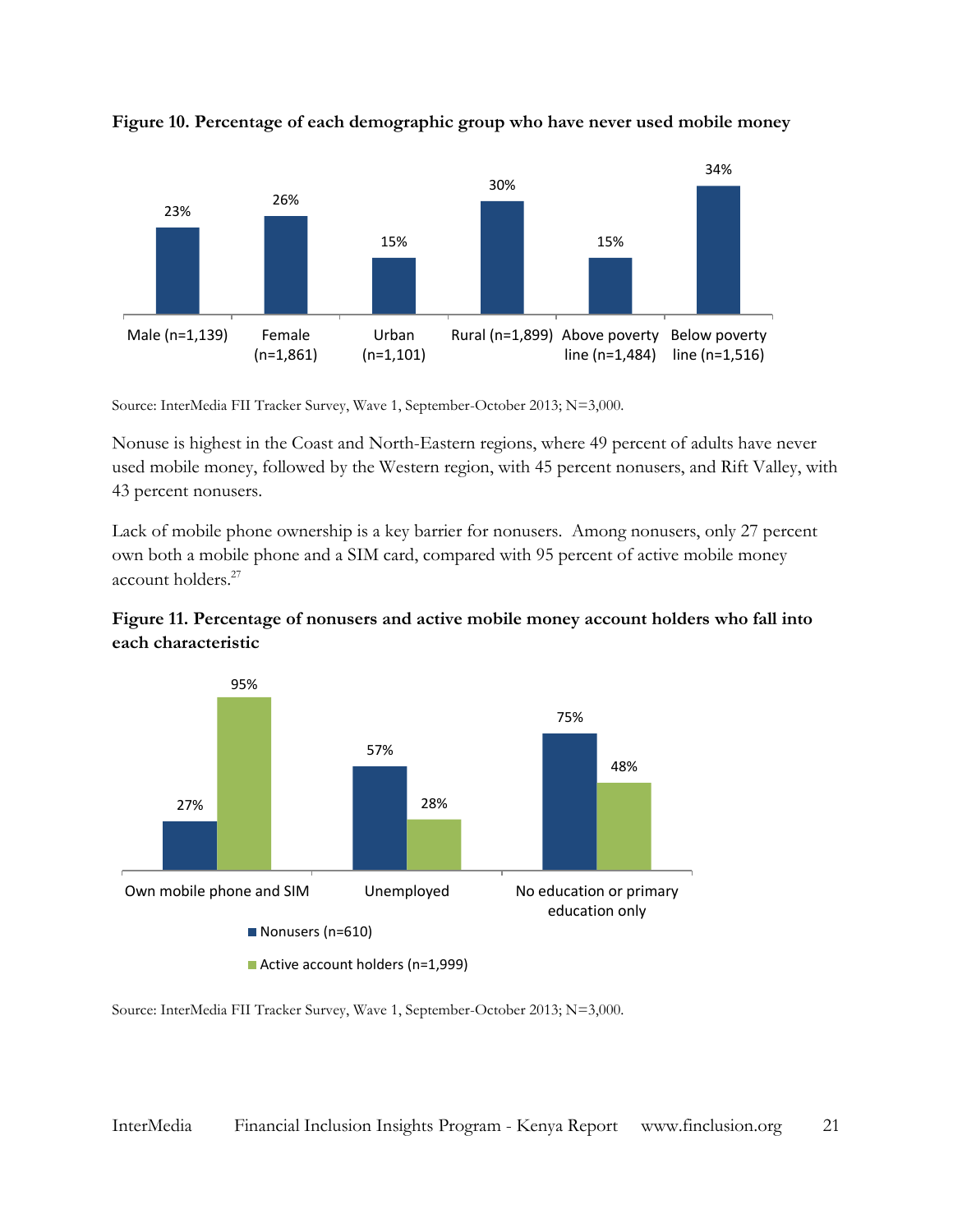Non-mobile-money users are much more likely to be unemployed than mobile money users. Over half, or 57 percent, do not have a job that earns income. Of those who have a job, 54 percent are farmers.

Nonusers also tend to be less-educated than mobile money users. Twenty-one percent have no formal education, compared with only 7 percent of those who have used mobile money. In addition, 54 percent have completed only primary education, meaning 75 percent of nonusers have no secondary or higher education. This compares with only 48 percent of mobile money users.

Younger Kenyan adults, those aged 15 to 24, are less likely to have used mobile money than any other age group.<sup>28</sup> This group is also much less likely to be employed than any other age group only 36 percent of Kenyans aged 15 to 24 have a job that earns income, compared with 79 percent of adults aged 25 and older.<sup>29</sup>

A lack of money, or lack of need for money transfer services, could be the reason for low mobilemoney usage rates. Younger Kenyans are also less likely to own both a mobile phone and SIM (62 percent, compared with 80 percent among those 25 and older), which presents an additional barrier to mobile money uptake.

#### **Super-users**

A subset of mobile money users uses the service with greater frequency, and for more purposes, than the average mobile money user. In this report, these "super-users" are defined as those who have a registered account, use the account at least once a week and have used at least one service beyond deposit, withdrawal, money transfers, and airtime top-ups from their mobile money account. Eleven percent of Kenyan adults are considered super-users.

Males are more likely to be super-users than females, urban residents are more likely than rural residents, and Kenyans above the poverty line are more likely than those below the poverty line to be super-users.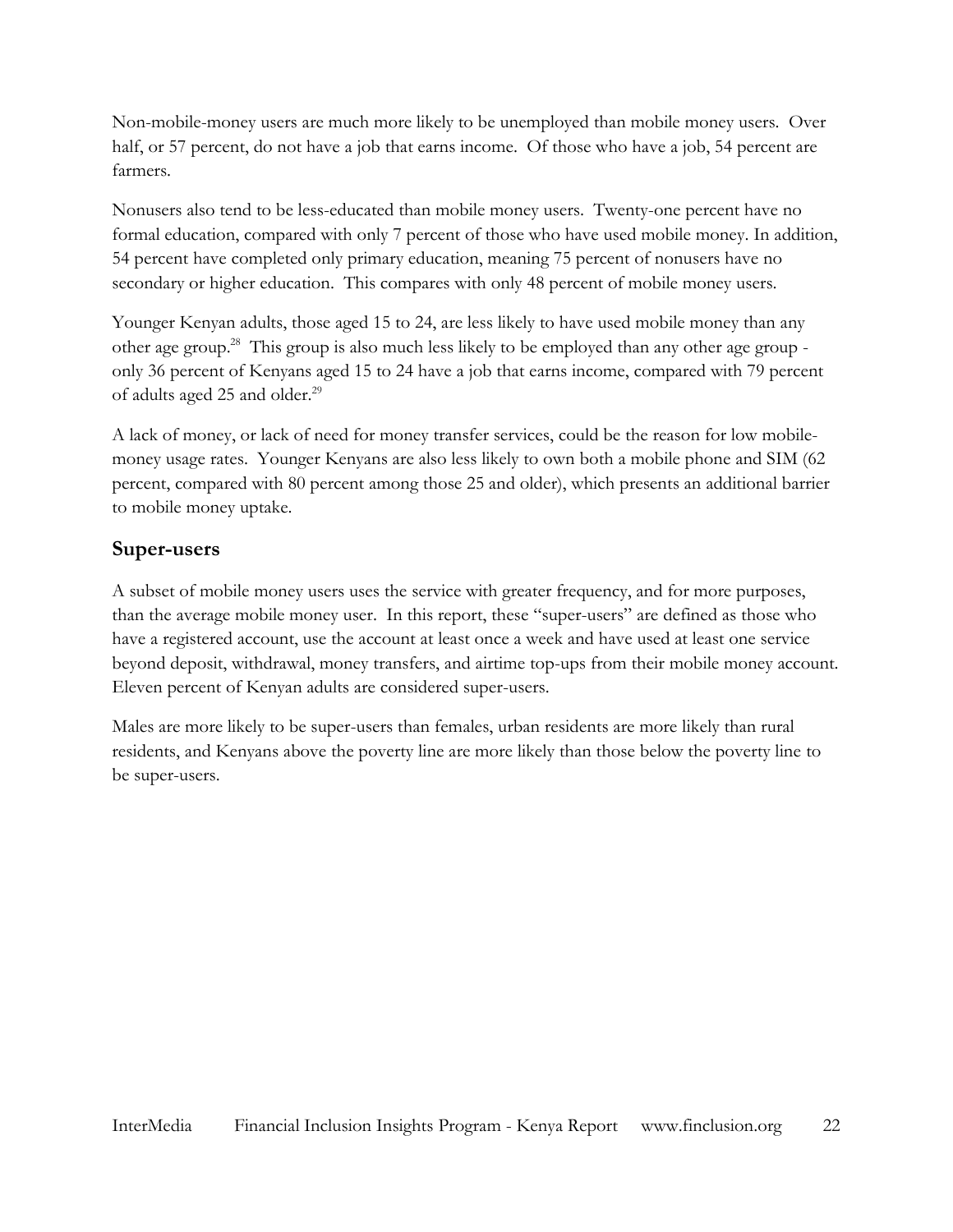

#### **Figure 12. Percent of each demographic segment who are super-users**

Source: InterMedia FII Tracker Survey, Wave 1, September-October 2013; N=3,000.

Similar to mobile money use in general, younger Kenyan adults and the oldest adults are least likely to be super-users, and those aged 25 to 44 are most likely. Super-users are better-educated than other active mobile money account holders, with most having either secondary or higher education.

Many super-users use both a bank account and mobile money, highlighting the complementary roles the two services play in their financial lives. Super-users are more likely than other active account holders to have a bank account (46 percent versus  $27$  percent).<sup>30</sup>

Super-users are slightly more likely to be business owners than other active account holders (12 percent versus 9 percent), and they are much more likely to use mobile money as a part of a business (27 percent of super-users versus 8 percent of other active account holders). Super-users use mobile money to receive payments from customers (18 percent), and smaller percentages use mobile money to pay suppliers, pay business-related expenses such as rent, taxes, and utility bills, and pay employees.

Being a super-user is not only an urban, business-driven activity, however. Nearly a fifth of superusers are farmers, and they use mobile money primarily to send and receive transfers. Nearly a third of these farmers receive payments from customers with their mobile money account, compared with 15 percent of other super-users. These farmers are also more likely than other super-users to receive wages through mobile money (23 percent versus 16 percent) and to save with mobile money (42 percent versus 33 percent).<sup>31</sup>

Super-users begin using mobile money for similar reasons as other active mobile money account holders, primarily to send and receive money. This indicates that it is after registration and initial use that they find other uses for mobile money.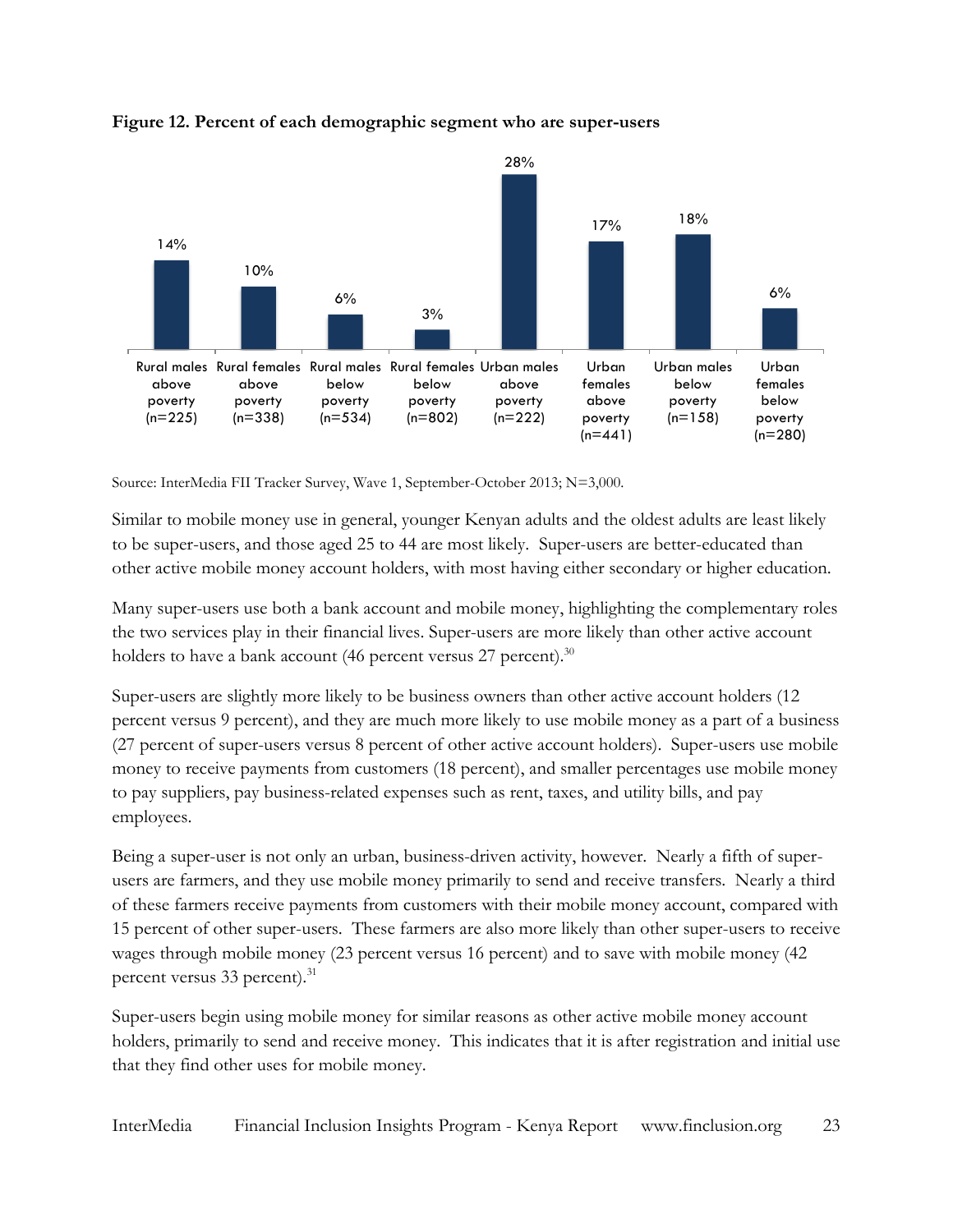## <span id="page-23-0"></span>**Basic and value-added mobile money uses**

When mobile money was launched in Kenya, it was with the marketing tag line, "send money home." Kenyans living in urban areas needed safe, inexpensive options for sending money to family back "home" in rural areas.<sup>32</sup> Mobile money quickly began meeting this need, and, to this day, most active mobile money account holders start using mobile money to receive money (71 percent) or to send money (56 percent) to other individuals.<sup>33</sup>

Saving money is also a key driver for the service  $- a$ third of active account holders started using mobile money because they wanted to save money (though only 10 percent report actually doing so, indicating a disparity between intentions and actions). Only 13 percent of active account holders started using the service because of someone's recommendation, indicating usefulness of services is a bigger driver than personal recommendations.

Few active account holders started using the service because of someone's recommendation, indicating usefulness of services is a bigger driver than personal recommendations.

#### **Basic mobile money services**

Almost all active mobile money account holders have withdrawn money from their accounts, while a smaller proportion has deposited money into their accounts (Figure 11). That a minority of active account holders have withdrawn money without ever having deposited money (14 percent) indicates that for some users, mobile money is simply a vehicle for receiving money from others and converting those mobile money transfers to cash.

This practice is most common among poor, rural and female active account holders. About a fifth of the mobile money users in each group have withdrawn money from their accounts without ever having deposited money.

These users who withdraw money without depositing can be termed "passive users," as they use mobile money services only with other people's money. Given passive users are already familiar with how mobile money works, they could extend their use of mobile money if products can address unmet needs for financial services.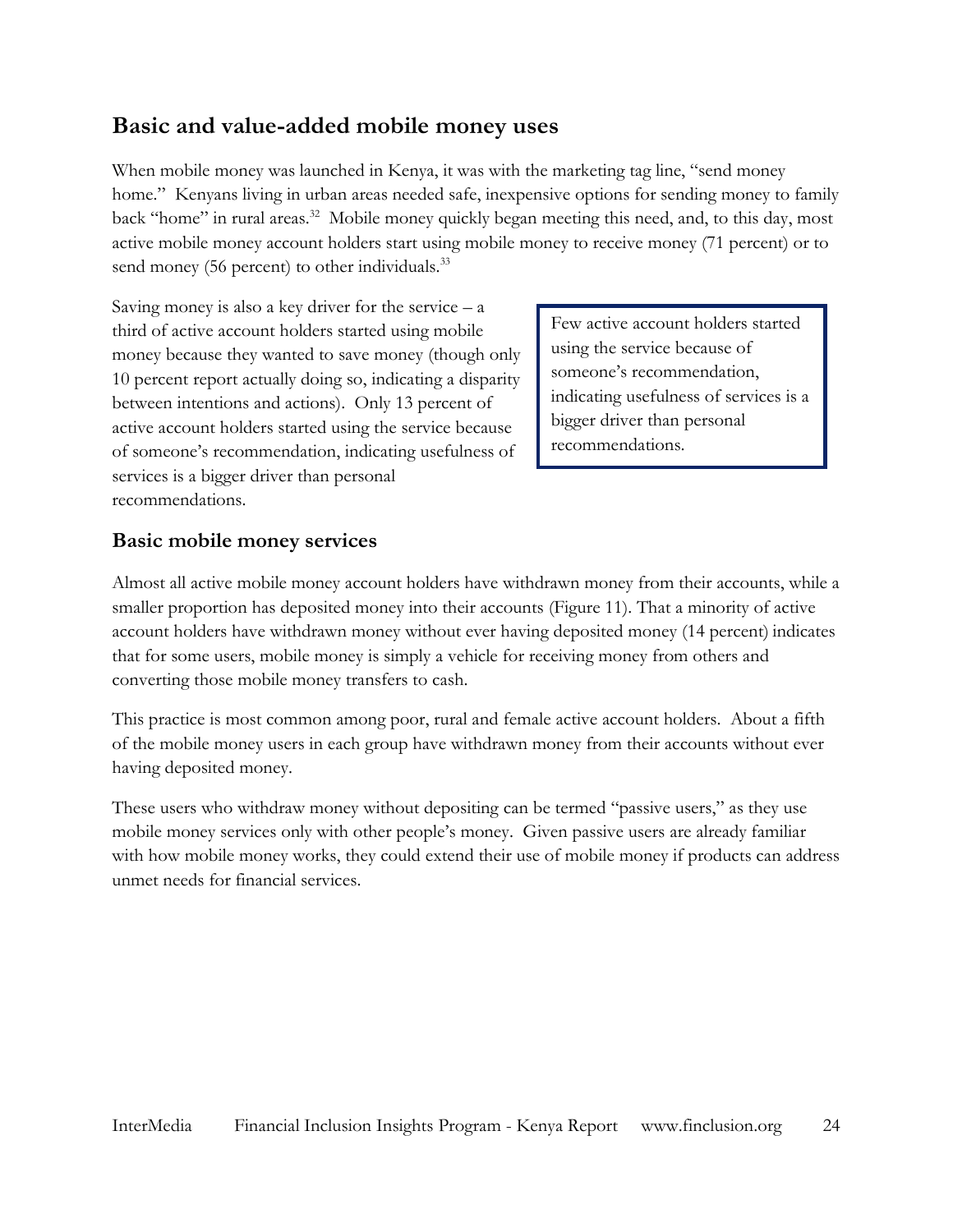| Figure 13. Among active mobile money account holders, percentage of each demographic group |  |
|--------------------------------------------------------------------------------------------|--|
| that has conducted each type of transaction                                                |  |

| that has conducted each type of transaction<br>Active mobile money | Deposit | Withdraw | Buy     | Send         | Receive          |
|--------------------------------------------------------------------|---------|----------|---------|--------------|------------------|
| account holders                                                    | money   | money    | airtime | remittances  | remittances      |
|                                                                    |         |          | top-ups | (regular     | (regular support |
|                                                                    |         |          |         | support or   | or emergencies)  |
|                                                                    |         |          |         | emergencies) |                  |
| All active mobile money                                            |         |          |         |              |                  |
| account holders                                                    |         |          |         |              |                  |
| $(n=1,999)$                                                        | 85%     | 98%      | $69\%$  | 60%          | 64%              |
| Male $(n=809)$                                                     | 90%     | 98%      | 74%     | 63%          | 64%              |
| Female (n=1,190)                                                   | 79%     | 98%      | 65%     | 57%          | 63%              |
| Urban $(n=854)$                                                    | 92%     | 99%      | 81%     | 68%          | 67%              |
| Rural (n=1,145)                                                    | 79%     | 98%      | 61%     | 54%          | 61%              |
| Above poverty line                                                 |         |          |         |              |                  |
| $(n=1,180)$                                                        | 91%     | 98%      | 78%     | 65%          | 65%              |
| <b>Below poverty line</b>                                          |         |          |         |              |                  |
| $(n=819)$                                                          | 75%     | 98%      | 56%     | 52%          | 62%              |

Source: InterMedia FII Tracker Survey, Wave 1, September-October 2013; N=3,000.

Different demographic groups handle different volumes of money with their mobile money accounts. On average, male active account holders deposit and withdraw 27 percent more money than females in each transaction.<sup>34</sup> The gap between those above the poverty line and below the poverty line is slightly smaller, with a 13 percent difference. Urban and rural residents deposit and withdraw similar amounts of money; the average for urban residents is only 6 percent larger than

On average, males deposit or withdraw \$18 (KSh1,500) in each transaction, while females deposit or withdraw \$13 (KSh1,100).

that of rural residents. In addition, active account holders who deposit and withdraw money average doing each about twice per month.





Source: InterMedia FII Tracker Survey, Wave 1, September-October 2013; N=3,000.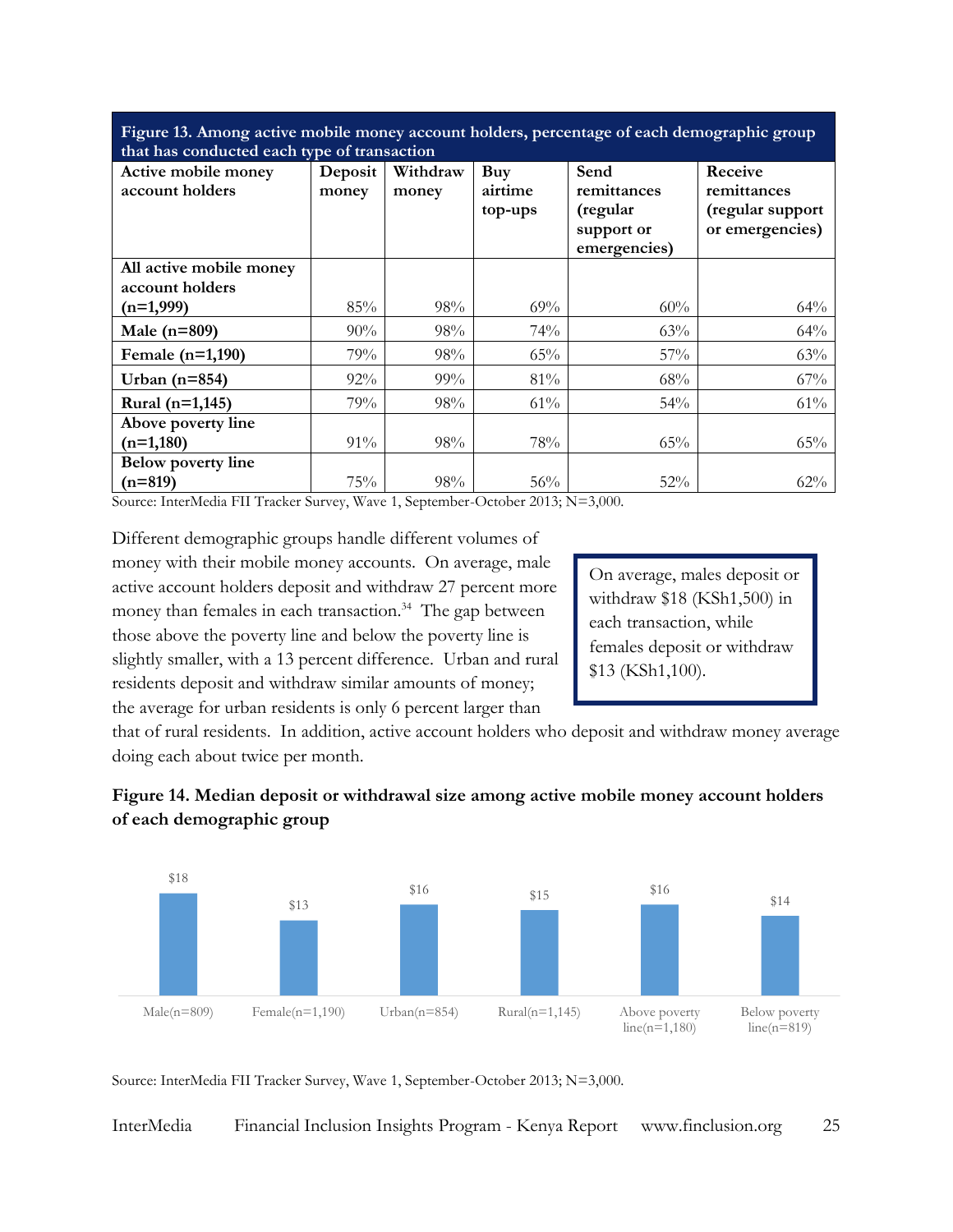Buying airtime top-ups is also a common mobile money activity; 69 percent of active mobile money account holders report buying airtime with their mobile money account. Airtime purchase is also the most frequently conducted mobile money transaction -- active account holders who purchase airtime tend to do so five times per month.

Sending and receiving money transfers, for either regular support or for emergencies, round out the top five uses of mobile money, with 60 and 64 percent doing each, respectively. Males, urban residents, and those above the poverty line are more likely to both send and receive remittances, for both regular support and for emergencies, than their female, rural, and below-the-poverty-line counterparts (among active account holders).

Despite handling different volumes of money with their accounts, and differences in the levels of use of mobile money services, mobile money account holders of all demographic groups consider the service very important in their finances. Nearly 90 percent of active account holders report that mobile money is either "very important, use it for almost all my financial activities" or "important, use it frequently or for large transactions."

All demographic groups attribute an equal level of importance to mobile money in their finances, with nearly 90 percent considering it very important or important.

#### **Value-added mobile money activities**

Mobile money users conduct a variety of activities beyond basic deposits, withdrawals, money transfers, and airtime top-ups. These additional activities are often referred to as "value-added."

Some users conduct value-added activities informally, with their basic mobile money account, such as saving money in their mobile money wallet, even though the wallet does not generate interest on the money they save. Others do so through formal value-added service offerings, such as CBA and Safaricom's joint offering, M-Shwari, which provides an interest-bearing savings account and access to loans. This section uses a general definition of value-added activities, which includes both informal and formal uses, to describe the range of activities mobile money users conduct from their phones. Later sections cover specific value-added service offerings in the Kenyan market.

Saving in a mobile money account and paying bills through an account are the most common uses of mobile money beyond basic withdrawals, deposits, money transfers, and airtime top-ups. However, still only 10 percent of active mobile money account holders use mobile money for each purpose.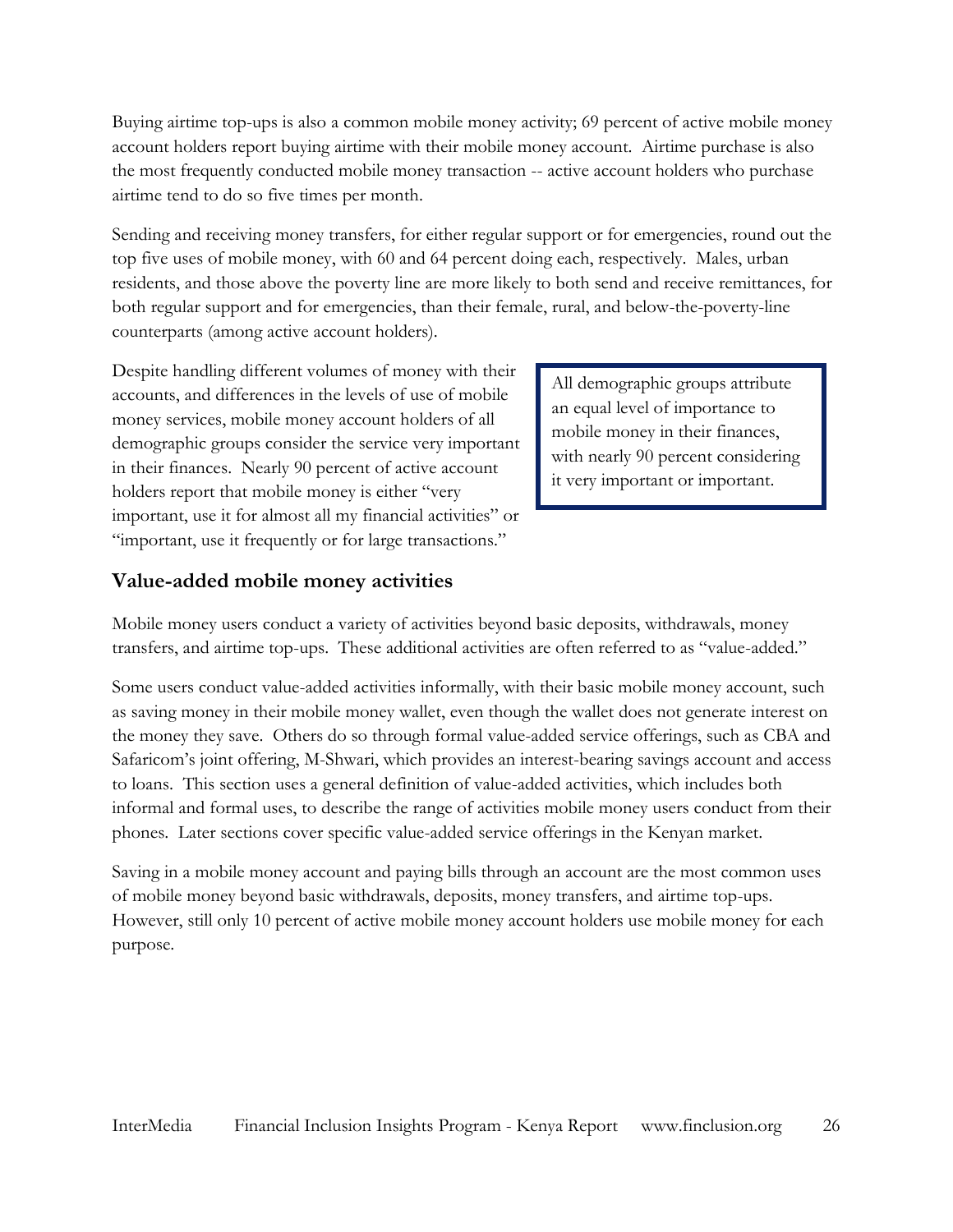



Source: InterMedia FII Tracker Survey, Wave 1, September-October 2013; N=3,000; subsample base n=1,999.

The savers tend to be urban residents and above the poverty line, and most put money into savings twice a month. Rural residents and those below the poverty line are much less likely to save with a mobile money account. These mobile money users also must travel longer to reach an agent, and analysis shows that the time required to travel to an agent is inversely related to the number of times a person saves in a month.

Only 9 percent of those who have saved with their mobile money account<sup>35</sup> reported saving money with M-Shwari. This implies that most savers simply use their mobile money wallet to save money.



**Figure 16. Percentage of each demographic group who have conducted each of the most common value-added activities**

Source: InterMedia FII Tracker Survey, Wave 1, September-October 2013; N=3,000.

InterMedia Financial Inclusion Insights Program - Kenya Report www.finclusion.org 27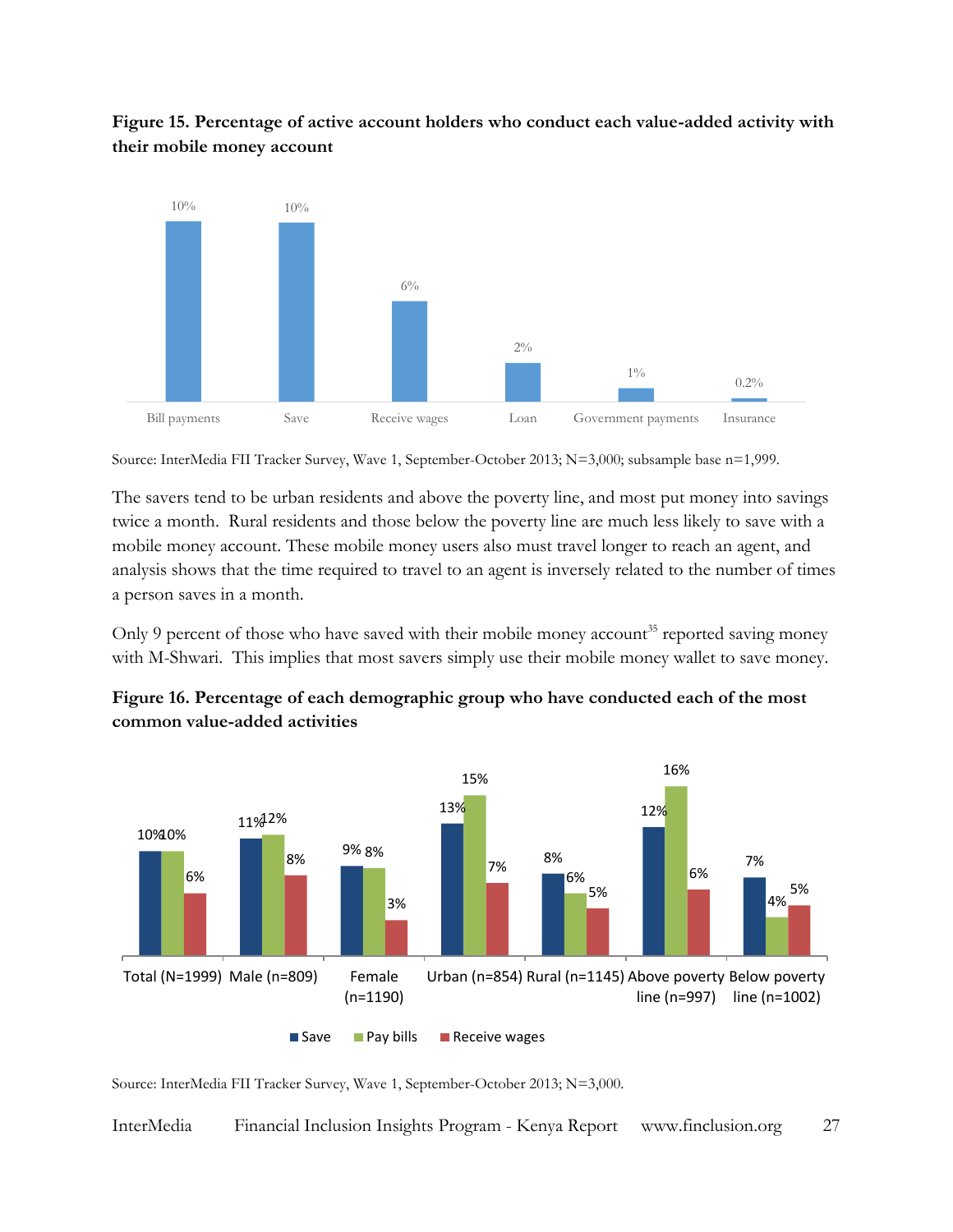With respect to bill payments,, only 1 percent of active mobile money account holders began using

mobile money to pay a bill of any kind, yet 9 percent now use their accounts to make utility bill payments (representing 6 percent of Kenyan adults). This means far more Kenyan adults now pay utility bills through a mobile money account than through a bank account, 6 percent compared with only 1 percent, respectively. Based on the data, utility bills may be an emerging use case for mobile money.

Paying utility bills may be an emerging use case for mobile

money.

School fees are the second most commonly paid bill through mobile money (7 percent of active account holders do so). Less than a fifth of those who have paid a school fee through mobile money report using Lipa Karo na M-PESA, Safaricom's education payment tool. Therefore, most Kenyans who report paying school fees through mobile money likely do so through simple money transfers.

Paying other bills through mobile money is not common. Very few active mobile money account holders have paid a medical bill with mobile money (1 percent), and almost no one has paid a government bill with the service (less than 1 percent).

The use of mobile money bill payment is still largely an urban phenomenon; urban active account holders are twice as likely to use it as rural active account holders. This could either be due to lower penetration of utility services in rural areas,<sup>36</sup> or lower awareness of bill payment services. In addition, those who are above the poverty line are four times as likely to pay bills using mobile money than those below the poverty line. Similar to the urban-rural divide, this could be a function of lower use of formal utilities among the poor or lower awareness of bill payment options.

Receiving wages is the third most common value-added service. Very few Kenyans have used other value-added mobile money services.

#### **Specific value-added service offerings**

Safaricom and other Kenyan mobile money providers are at the forefront of a global trend to leverage mobile money platforms to bring an increasing number of innovative products to the market. These new VAS offerings allow customers to conduct a variety of transactions via a mobile phone, including saving, taking loans, accessing bank accounts, merchant payments, education payments, bus fare payments, fundraising, and the ability to purchase solar-panel lighting through installment payments via mobile money. At this point, however, no new products have come close to the levels of use seen with mobile money's initial money transfer service.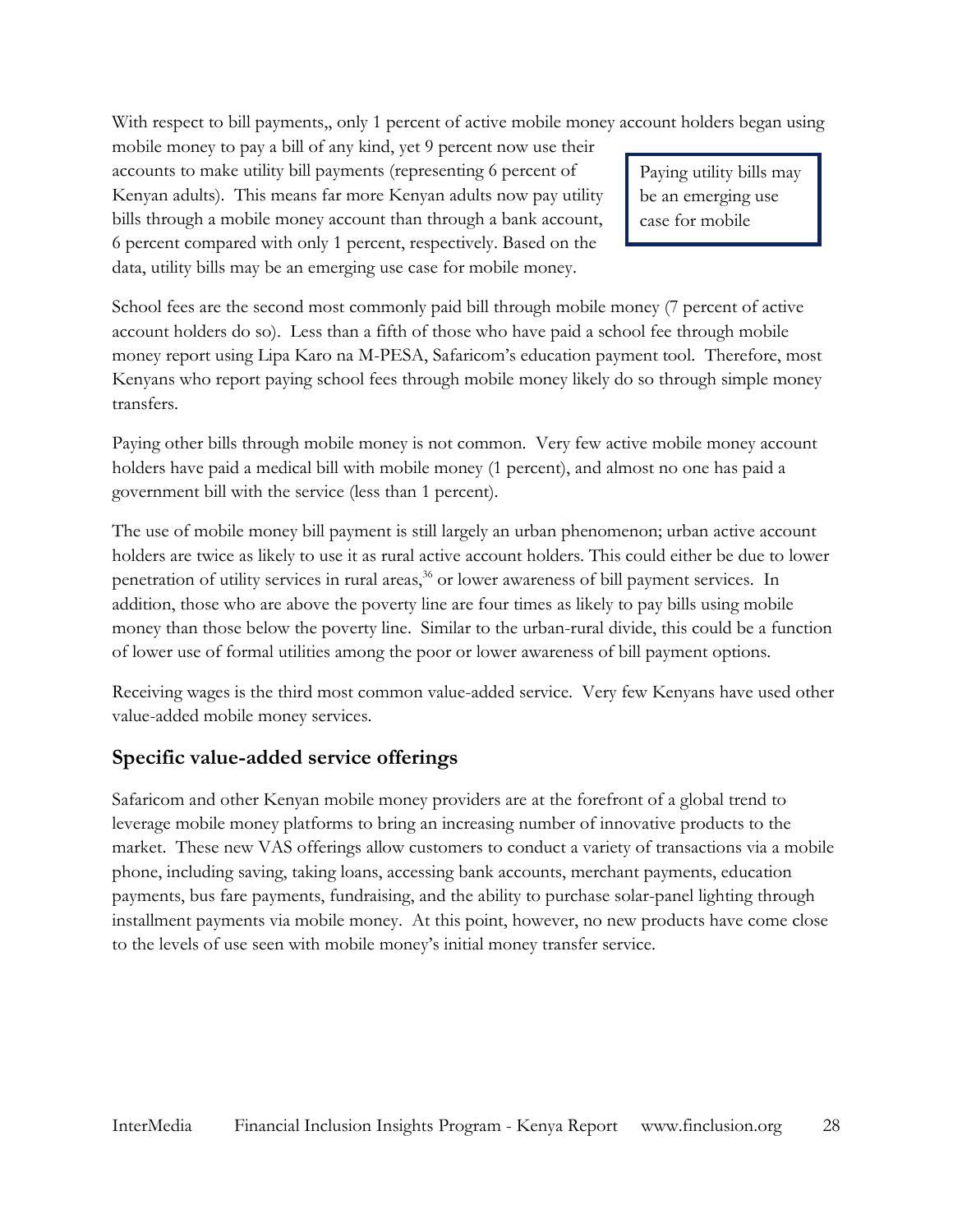**Figure 17. Top five value-added service offerings: Percentage of active account holders who have used each**



Source: InterMedia FII Tracker Survey, Wave 1, September-October 2013; N=3,000; subsample base n=1,999 active mobile money account holders.

M-Shwari, a savings and loan product, and Lipa na M-PESA, a merchant payment tool, have seen the widest uptake, with 15 percent and 4 percent, respectively, of active mobile money account holders using each product.

#### **M-Shwari**

A savings and loan product offered through a partnership between Safaricom and Commercial Bank of Africa (CBA), M-Shwari is the best-known product among new mobile money offers, with 66 percent of Kenyans saying they have heard of it.

M-Shwari provides users a virtual bank account which earns 2 to 5 percent interest and access to micro loans, using a mobile phone-based credit score to determine loan sizes.<sup>37</sup> Any M-PESA account holder can opt into M-Shwari simply by following menu prompts on their phone.

Fifteen percent of active mobile money account holders have used M-Shwari, representing 10 percent of the Kenyan adult population. Almost all M-Shwari users report using the service actively – 93 percent had used it in the past 90 days.<sup>38</sup> Most are also satisfied with the product. Eighty-four percent of users rate M-Shwari as "good" or "very good." In addition, 94 percent said they will continue using the product, and 95 percent said they would recommend it to a friend.

Overall, more urban residents have used M-Shwari than rural residents. More males than females, and more Kenyans above the poverty line have used it than those below the poverty line.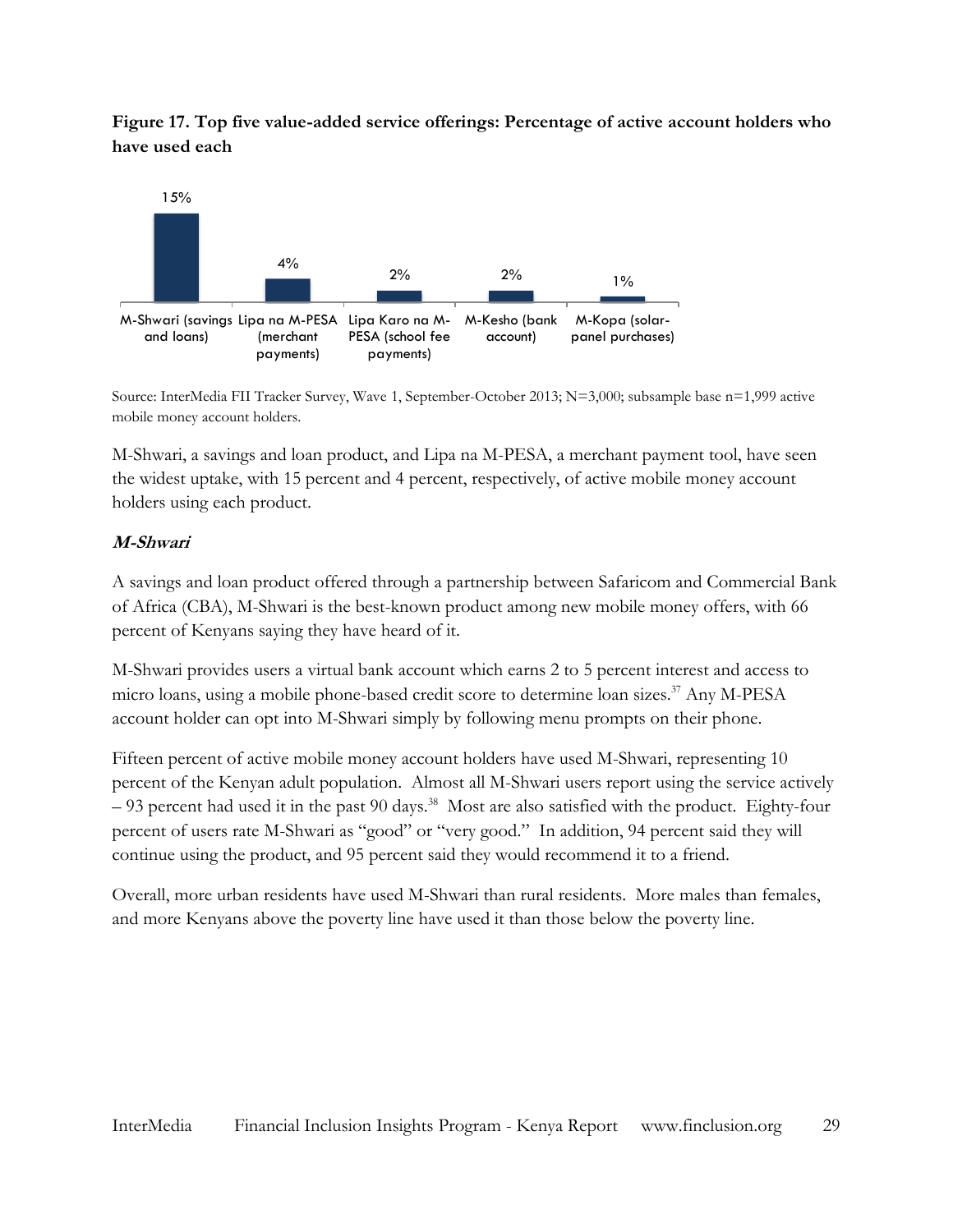

**Figure 18. Percentage of each demographic group who have used M-Shwari**

Source: InterMedia FII Tracker Survey, Wave 1, September-October 2013; N=3,000.

Despite M-Shwari's function as a savings and loan product, only 30 percent of M-Shwari users report taking out a loan or making payments on a loan with the product, while 14 percent report saving money "for a future purchase or payment." Accounting for overlap between the two groups, only 39 percent of users report using M-Shwari for loans or for this type of savings.<sup>39</sup>

This finding raises questions about what the remaining 61 percent of M-Shwari users do with the product. A majority of M-Shwari users, 72 percent, report depositing money into their account, while 45 percent report withdrawing money. The discrepancy indicates some users are depositing money without withdrawing it, yet do not consider it savings for a future payment or purchase.

**Figure 19. Among M-Shwari users, percentage who use the service for each purpose**



Source: InterMedia FII Tracker Survey, Wave 1, September-October 2013; N=3,000; subsample base n=284 M-Shwari users.

It is possible that users are saving for other purposes, such as having money on hand in case of an emergency. They also may be using their M-Shwari accounts for short-term money storage, intending to withdraw it at a certain time or when they reach a certain amount.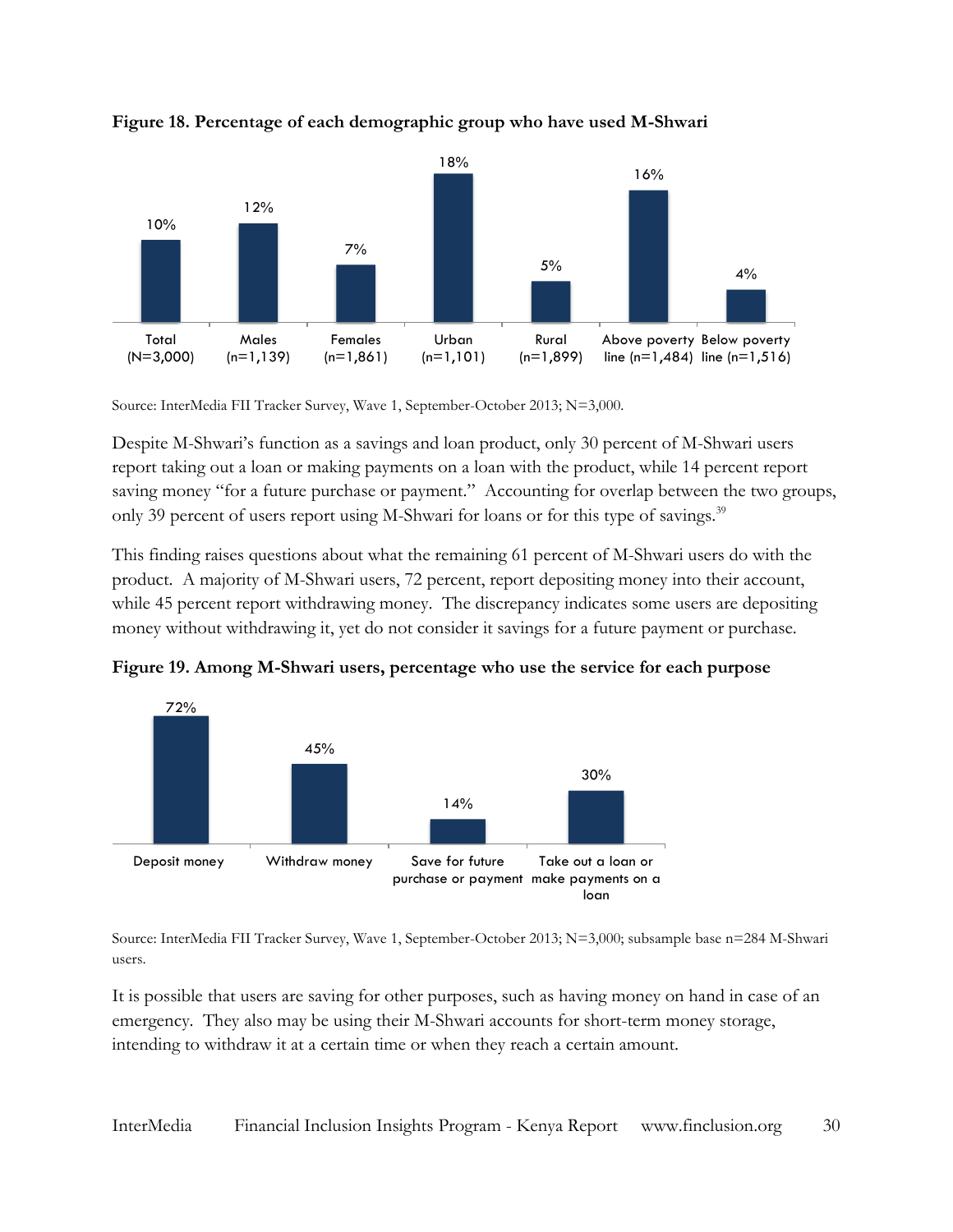M-Shwari users may also view the service primarily as a means for loans, rather than a savings account. To be eligible for an M-Shwari loan, a user must first make a deposit into the savings account, and then they can request a loan. Early reports indicated that customers were dissatisfied with the small loan sizes they were being offered.<sup>40</sup> Users may have made an initial deposit with the intention of taking out a loan, and then not taken the loan when it was smaller than desired.

#### **Lipa na M-PESA**

Lipa na M-PESA, a product offered by Safaricom, enables merchants to receive customer payments through M-PESA. It is the second most commonly used new mobile money-based product.<sup>41</sup> Four percent of active mobile money account holders (3 percent of Kenyan adults) have used Lipa na M-PESA. Similar to M-Shwari, almost all Lipa na M-PESA users, 91 percent, had used it in the 90 days prior to the survey.<sup>42</sup> Users expressed high levels of satisfaction with Lipa na M-PESA; 94 percent said they will continue to use it, and 97 percent said they would recommend it to a friend.

Lipa na M-PESA users reported using the service for a variety of purposes, some of which were expected, and some of which indicated either new use cases or confusion on the part of customers. Twenty-three percent of Lipa na M-PESA users said they have used their accounts to withdraw money. It is possible these people may be merchants moving their money from their Lipa na M-PESA account either to another account (such as their M-PESA or bank account) or to cash, though the survey doesn't provide specific details on this. Another 5 percent said they have used it to make a payment to a merchant, likely representing customers.<sup>43</sup>

However, 41 percent of users said they have paid a service bill with the product (i.e., a utility bill, medical bill, or education fee). This could indicate emerging use cases, such as private education and medical facilities trying to take advantage of Lipa na M-PESA. It could also, however, indicate confusion on the part of users. Anecdotal evidence suggests some Kenyans are confusing Lipa na M-PESA with a longer-standing bill payment tool, M-PESA Pay Bill, also offered by Safaricom, which is commonly used to pay utility, medical, and other bills.<sup>44</sup>

In addition, 18 percent of Lipa na M-PESA users said they had used it to send or receive remittances for regular support. Given Lipa na M-PESA is a very new product, the responses suggesting it has been used for bill payments and regular remittances may illustrate either confusion or unexpected uses on the part of merchants and/or customers.

#### **Additional mobile money-based products**

Other mobile money-based products launched in recent years have smaller customer bases. Lipa Karo na M-PESA, launched by Safaricom, allows M-PESA users to pay school fees through their M-PESA account, and 2 percent of active mobile money users have used the service. Two percent also have used M-Kesho, a joint offering by Safaricom and Equity Bank that provides an interestbearing bank account that allows users to transfer money to and from an M-PESA account.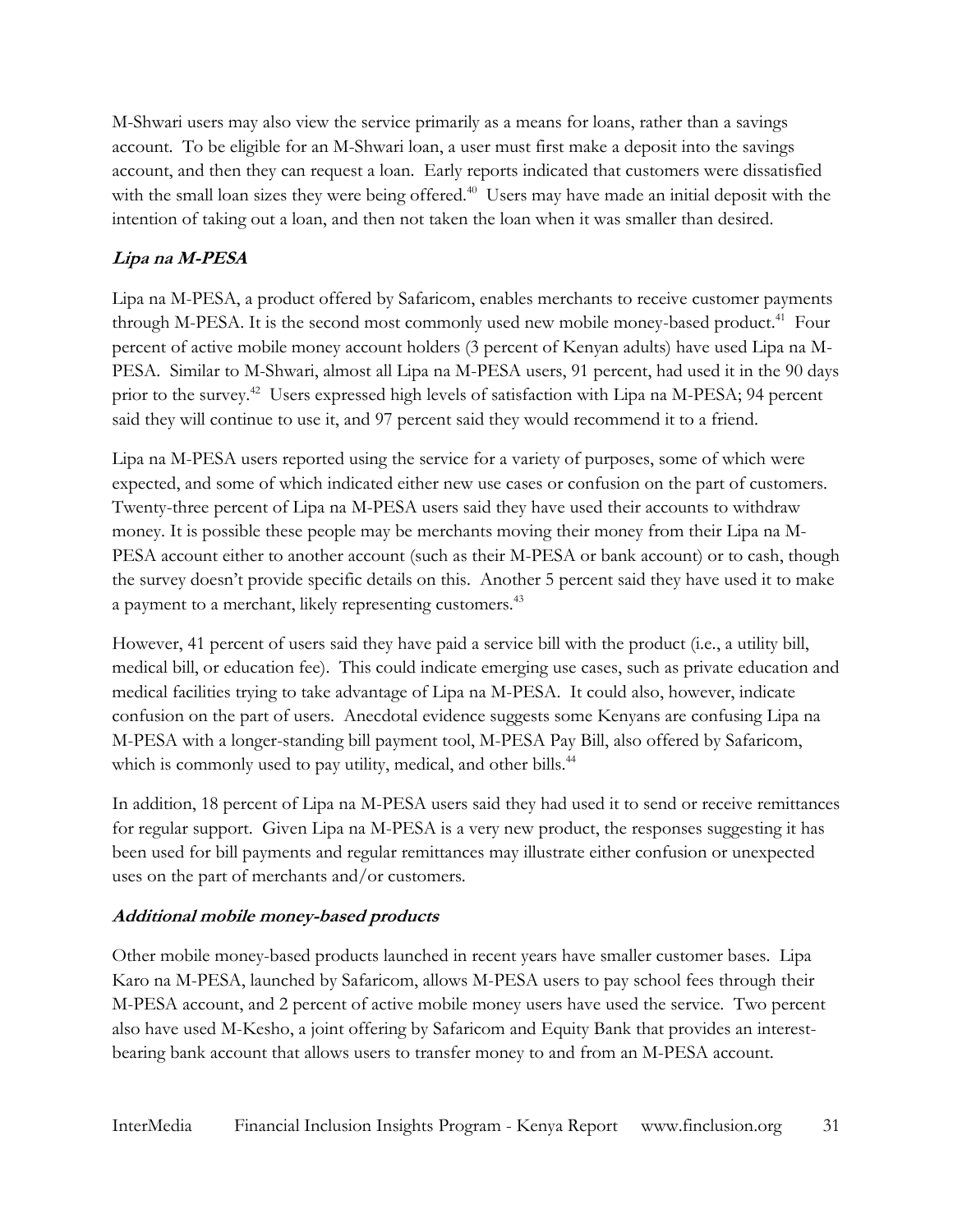One percent of active mobile money account holders reported using M-Kopa. This product allows rural residents to purchase solar-powered lighting by making installment payments through mobile money.

### <span id="page-31-0"></span>**Problems customers experience with mobile money**

Problems with mobile money services are common, but the continued high use of basic products suggests that the degree of problems is tolerable for most consumers. Most active mobile money account holders, 82 percent, experienced at least one problem with the service in the previous six months.

Problems are most common in the Coast Region, where 99 percent of active mobile money account holders reported experiencing at least one problem with their mobile money service in the past six months. Many of the issues stem from network failure, reported by 71 percent of respondents from the region. In Nairobi and the North East Region, 87 percent of active account holders reported a problem, and, in the remaining regions, about 80 percent did.

Network issues are the most commonly reported problems by active mobile money account holders. Half of active account holders reported the mobile network was down when they needed to conduct a transaction.



#### **Figure 20. Percentage of active account holders who experienced each mobile money issue in the previous six months**

Source: InterMedia FII Tracker Survey, Wave 1, September-October 2013; N=3,000; subsample base n=1,999 active mobile money account holders; respondents could give multiple answers.

Many active mobile money account holders reported problems that relate to agents' business operations. About 40 percent each said they had problems with an agent lacking sufficient e-float and sufficient cash to complete transactions. Nearly a third reported that an agent was absent when they tried to visit.

Few reported problems with their interactions with agents, however, indicating positive customer service. Only 12 percent of active account holders said an agent had been rude to them. Less than 5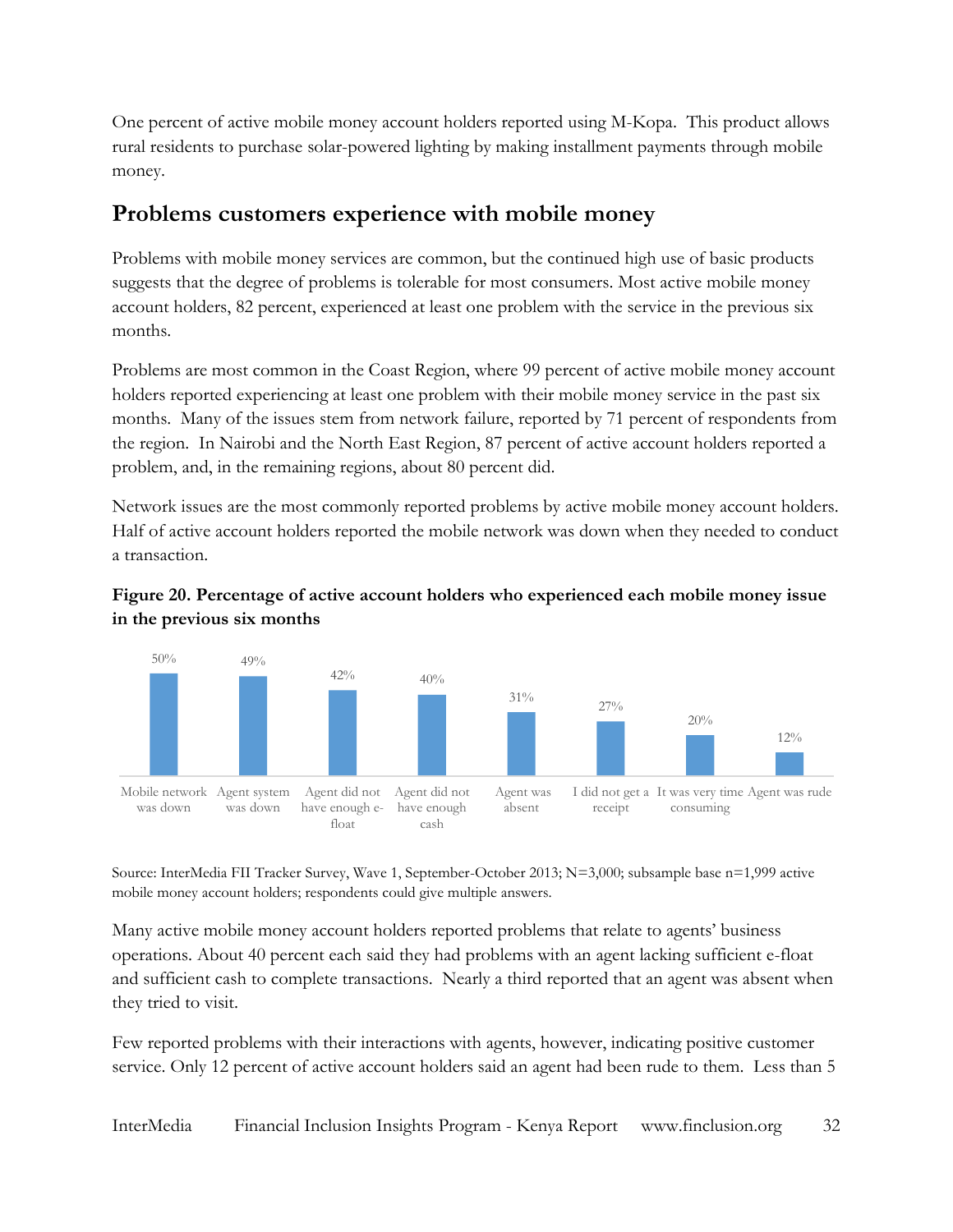percent each reported that an agent did not give all the cash that a customer was owed, refused to perform a transaction, did not know how to complete a transaction, or overcharged or asked to pay for a deposit, which should be free.

Based on the survey, problems with mobile money service likely do not drive active mobile money users to stop using and become lapsed. Active account holders are much more likely to have experienced a problem with mobile money than lapsed users. In particular, active account holders are about twice as likely to have experienced an agent with insufficient cash or e-float, and to have experienced a rude agent, than lapsed users.

## <span id="page-32-0"></span>**The role of banks in providing financial services**

Both banks and mobile money play a role in providing Kenyans with a range of financial services. One-fifth of Kenyan adults own and actively use a bank account. While this is a far smaller proportion than those using mobile money, banks still play a central role in financial inclusion.

Bank accounts and mobile money often play complementary roles. Almost all (91 percent) of active bank account holders also own and actively use a mobile money account. Thirty percent of active mobile money account holders are also active bank account holders, which is higher than the national average for bank account ownership. Both active bank and active mobile money account holders consider their accounts important. Eighty-nine percent of active bank account holders, and 90 percent of active mobile money account holders consider their account either "very important, use it for almost all my financial activities" or "important, use it frequently or for large transactions." 45

Banks are used disproportionately by urban residents, males, those above the poverty line, and those with higher education, but all demographic groups use mobile money at a higher level than they use bank accounts.



#### **Figure 21. Percent of each demographic who are active bank account holders**

Source: InterMedia FII Tracker Survey, Wave 1, September-October 2013; N=3,000.

InterMedia Financial Inclusion Insights Program - Kenya Report www.finclusion.org 33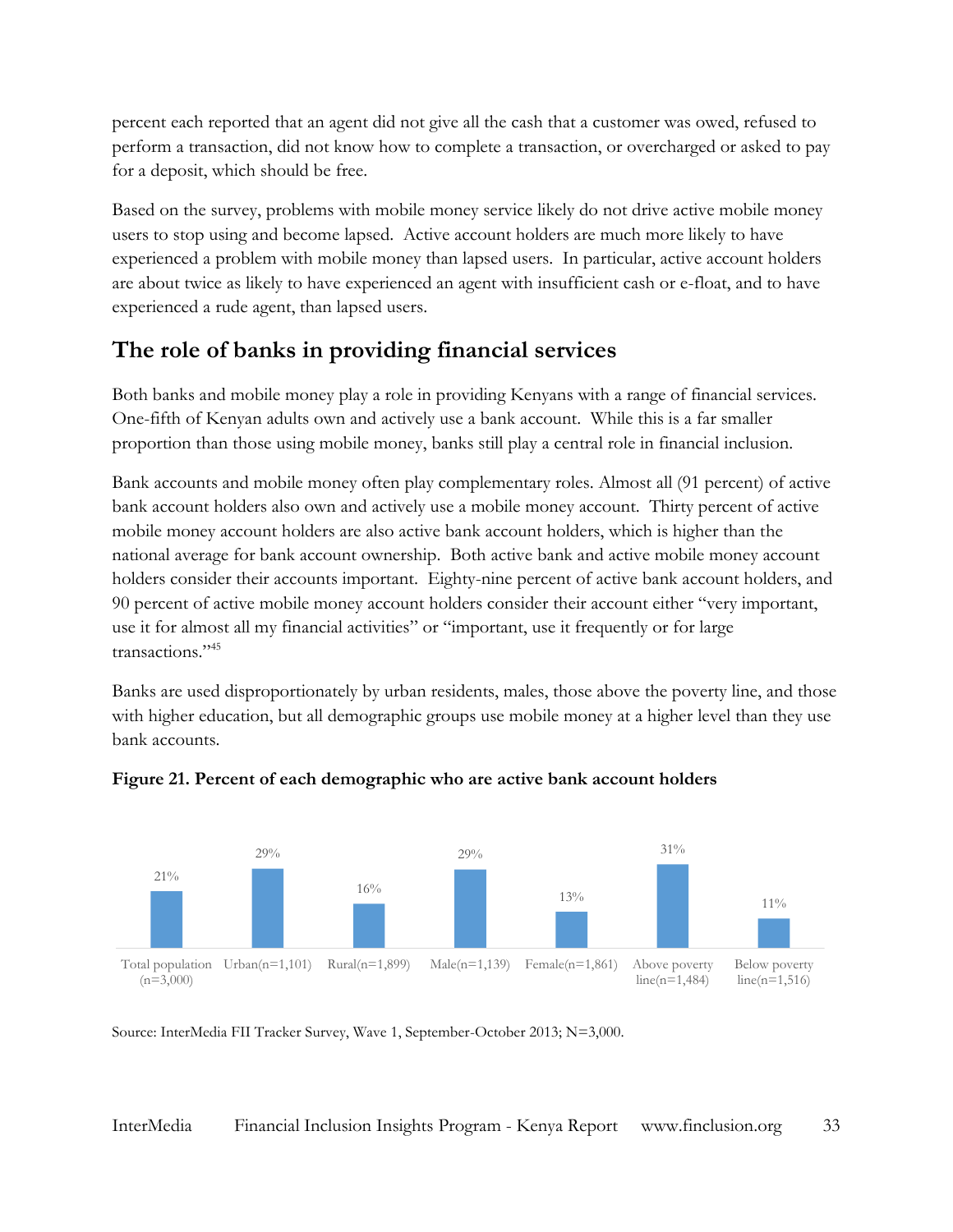Kenyans tend to use banks and mobile money for different purposes. With mobile money, sending and receiving remittances, for both regular support and in emergencies, top the list. For banks, the top uses are paying school fees and receiving wages; about a fifth of active bank account holders use their accounts for each purpose. Among professionals, such as doctors, teachers and nurses, who are active bank account holders, over half (55 percent) receive wages via their account.<sup>46</sup>

Saving money is also a common use of bank accounts. Bank account holders are more likely to save with their account than mobile money account holders – 19 percent of active bank account holders save money in their account, compared with 10 percent of active mobile money account holders.

**Figure 22. Percentage of active bank account holders who have used their account for each purpose**



Source: InterMedia FII Tracker Survey, Wave 1, September-October 2013; N=3,000; subsample base n=659 active bank account holders; respondents could give multiple answers.

Active bank account holders also are more likely to use their accounts for loans than mobile money account holders. Fourteen percent of active bank account holders have taken out a loan, made payments on a loan, or granted a loan to someone else through their account, compared with 2 percent of active mobile money account holders.

Six percent of Kenyan adults are lapsed bank account holders, meaning they have a registered account but have not used it in the past 90 days. For many Kenyans, "lapsed" use may actually imply infrequent use, and just as with mobile money users, could be due to the way they use their accounts. Paying school fees is one of the most common uses of a bank account, an activity that may only take place once per school term. Other common bank activities, such as saving money and taking out loans, may also occur infrequently.

In addition, many lapsed bank account holders said they began using their account to save money (68 percent), while only 12 percent reported actually having saved money in their accounts. Lapsed account holders may have opened an account with intentions of saving money, did not end up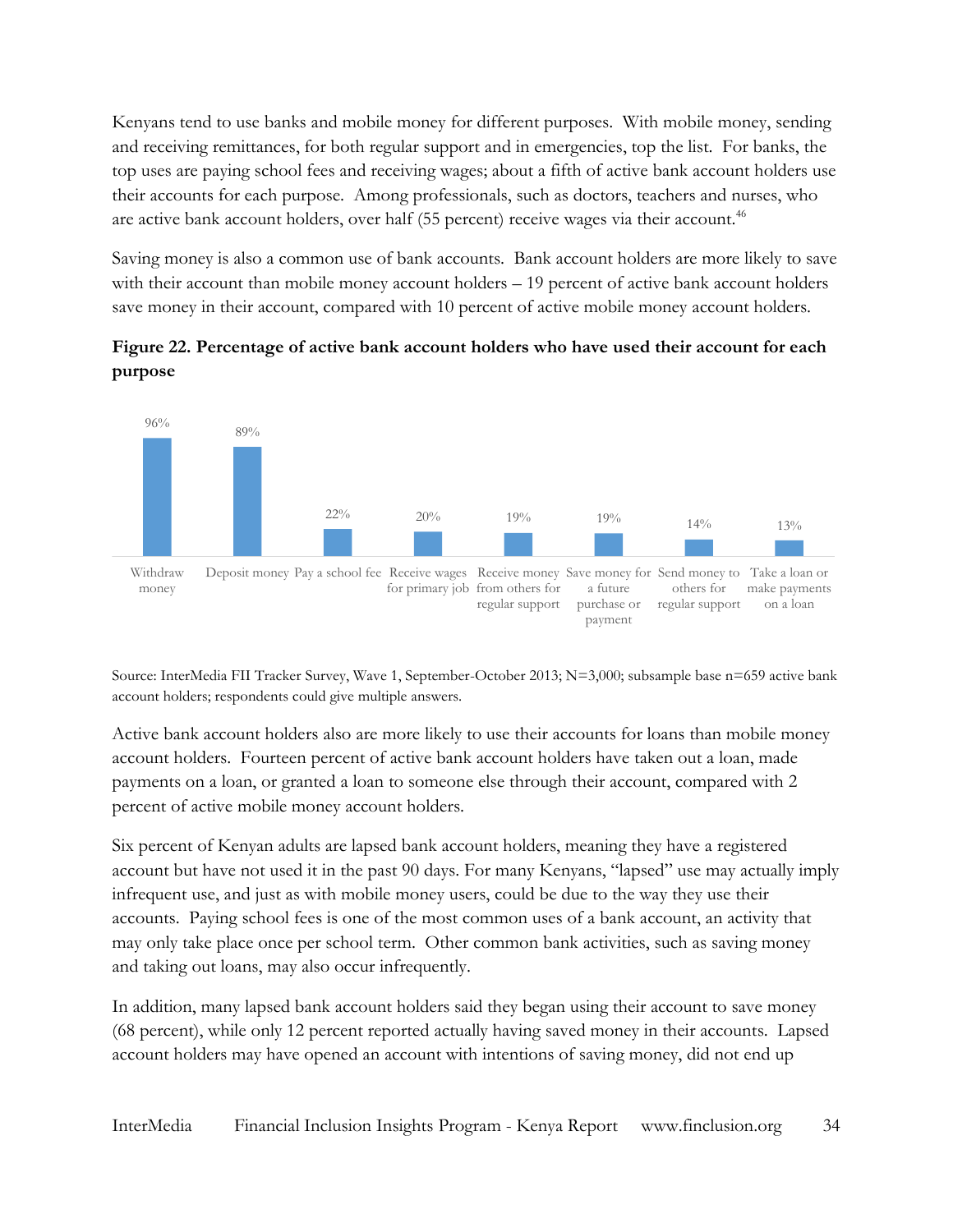saving money, and subsequently ceased using the account. Therefore, there still may be a latent demand for savings products.

## <span id="page-34-0"></span>**The way forward for financial inclusion stakeholders**

These findings suggest that financial inclusion stakeholders should take a deeper look into the groups currently underserved by digital financial services, particularly the rural poor and poor, urban women. Further FII research will help identify the needs of these groups in more detail, and the specific barriers they face to the use of financial services.

The use of mobile money services beyond basic airtime top-ups and money transfers also should be explored in more depth. Products such as M-Shwari and Lipa na M-PESA have seen initial uptake in Kenya, indicating interest among consumers for broader mobile-based financial services. Better understanding of the ways consumers use the services, and additional needs consumers have, will help stakeholders expand current use and develop new and innovative products.

Finally, many mobile money user groups, including passive users, who use mobile money services only with money they receive from others, and infrequent users, who only use the service occasionally, are already familiar with mobile money. These individuals may be activated to greater use if offered the right products.

Future waves of the FII survey will track developments in the Kenyan financial services market. As the Kenyan market evolves, FII research will dig deeper into the emerging trends and changing patterns in financial inclusion.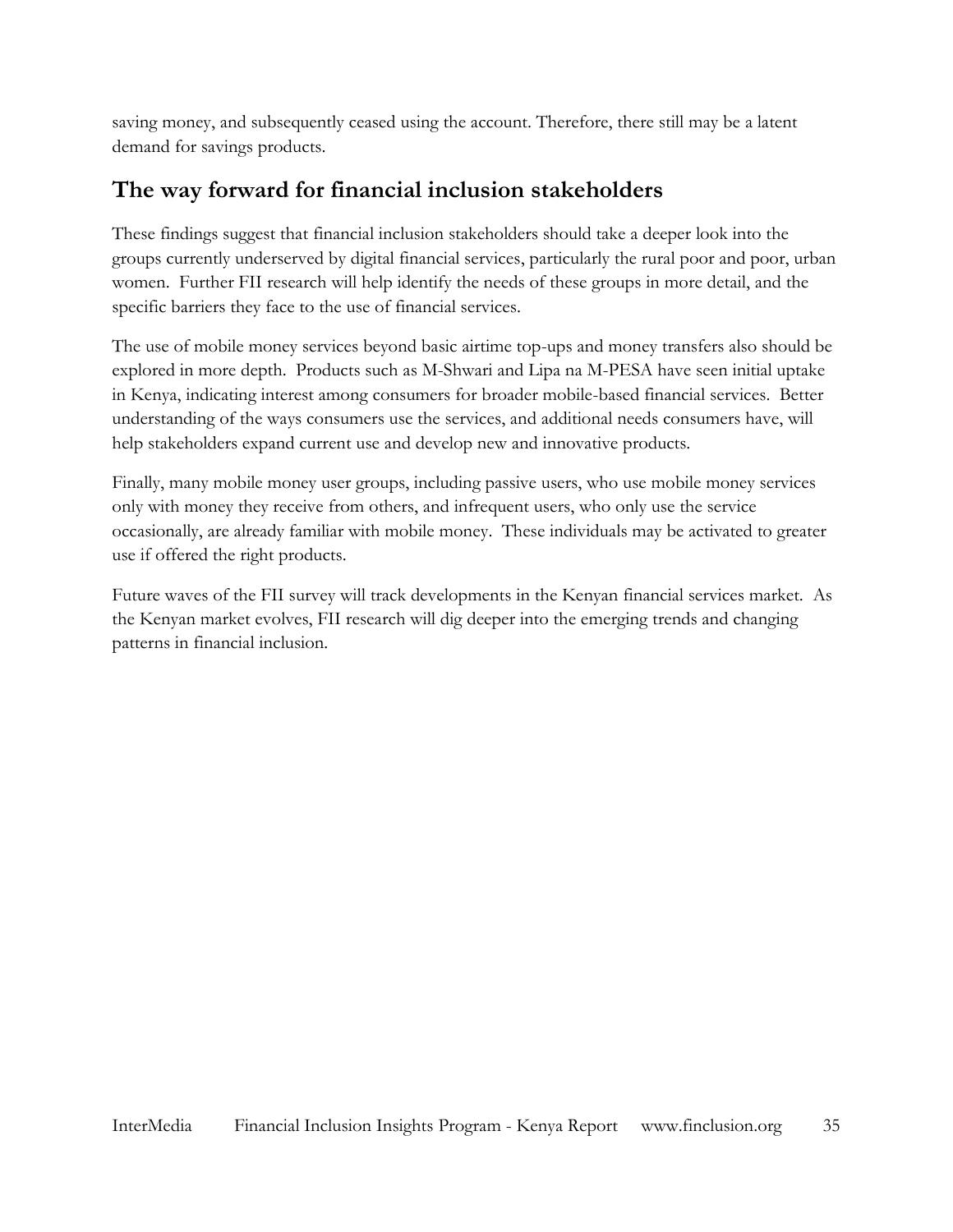## <span id="page-35-0"></span>**Methodology**

The FII tracker survey in Kenya is an annual, nationally representative survey of 3,000 Kenyan individuals aged 15 and older. The survey includes face-to-face interviews lasting 45 to 60 minutes. The first survey was conducted from Sept. 12 to Oct. 4, 2013.

#### **Working with Kenya National Bureau of Statistics (KNBS)**

InterMedia worked with KNBS to draw the nationally representative survey sample. KNBS has established sampling frames based on census data. InterMedia combined two of KNBS' sampling frames (NASSEP V and NASSEP IV) to ensure full and accurate national representation.

NASSEP V was drawn from updated 2009 household census data released in 2013 by KNBS as part of their 5th National Sample Survey and Evaluation Programme. NASSEP V was ongoing in the northeast when the FII survey went to field, and so the northeast was not included in the sampling frame.

NASSEP IV was used to draw a sample from the northeast. It is based on census data from 1999.

#### **Sampling Enumeration Areas (EAs)**

The combined NASSEP frame covered a total of 5,360 enumeration areas (EAs) from urban and rural strata within each county, using the probability proportional to population size method (using numbers of households rather than people).

InterMedia used systematic random sampling to distribute the total number of urban and rural EAs equally into four sub-samples (a total of 1,340 EAs in each), ensuring each had a uniform urban/rural composition.

EAs within each sub-sample were then further standardized into units ranging from between 50 and 149 households.

Simple random sampling from within one of the four sub-samples was used to select the final 300 EAs (10 interviews in each) used in the study. Seven additional EAs were subsequently selected as replacements due to access, security and language barriers in the original EAs.

#### **Sampling Start-Points, Households and Respondents**

One start-point within each EA was chosen by randomly selecting from a list of local landmarks identified by village elders. Households were selected using a random route walk and standardized skip pattern and process for substitution.

One respondent per household was selected using the Kish grid method and relevant consent for eligible respondents under 18 years of age was obtained. Ten interviews were conducted per EA.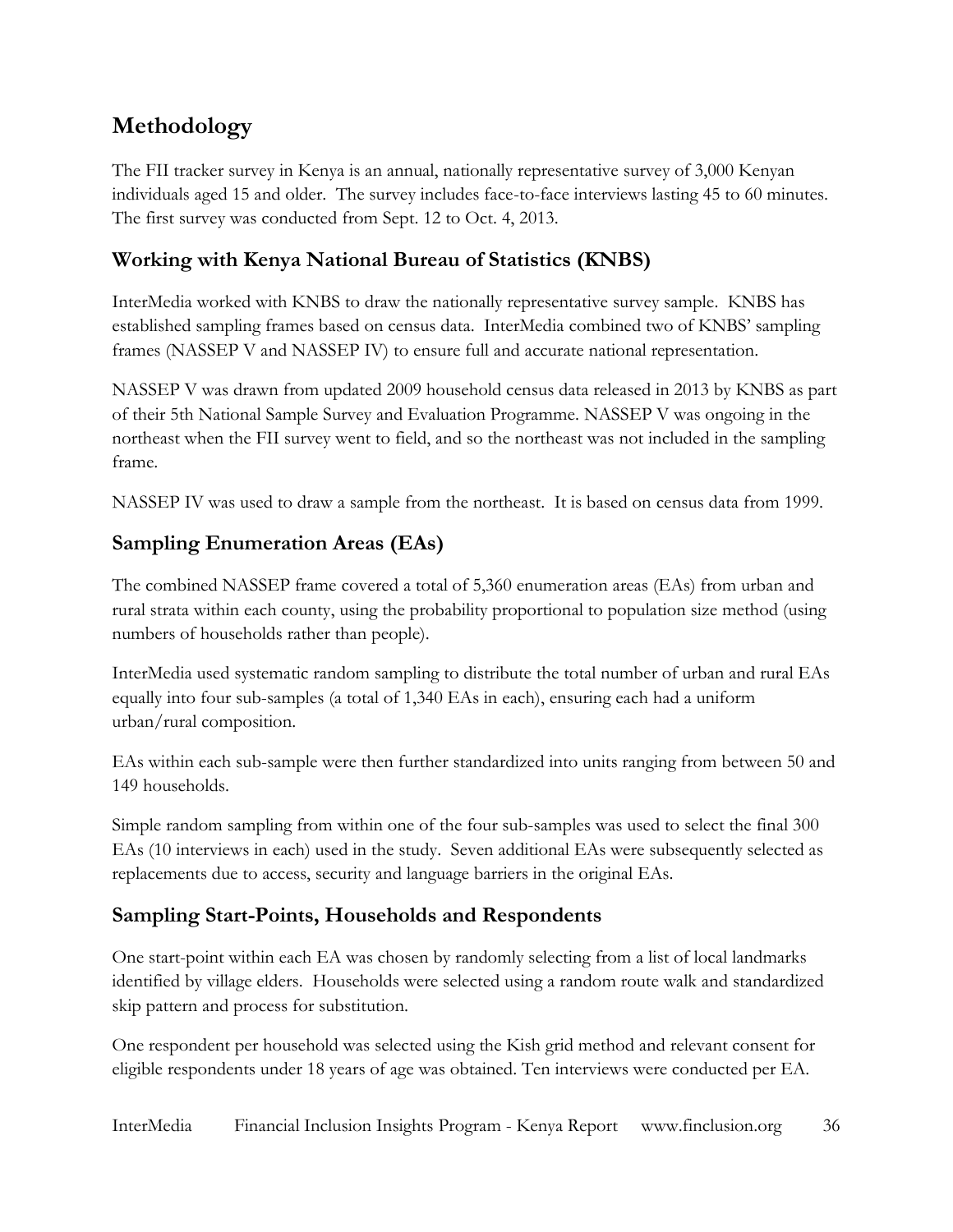## <span id="page-36-0"></span>**Glossary**

**Active mobile money/bank account holder** – An individual who has a registered mobile money/bank account and has used it in the last 90 days.

**Active mobile money/bank user** –An individual who has used mobile money/a bank in the past 90 days, either through a personal, registered account or through someone else's account.

**Digital financial services (DFS)** – For this study, digital financial services include bank services and mobile money services.

**Grameen Progress out of Poverty Index (PPI)** – A poverty measurement tool from the Grameen Foundation wherein a set of country-specific questions is used to compute the likelihood that a household is living below the poverty line.

**Interoperability** – The ability of users of different digital financial services (e.g., Safaricom M-PESA, Airtel Money and bank accounts) to transact directly with each other through interoperable platforms.

**Lapsed mobile money/bank user** – An individual who has used mobile money/a bank at some point in the past, but has not done so in the last 90 days.

**Microfinance Institution (MFI) –** An institution that offers financial services, such as loans or savings, generally to low-income clients.

**Mobile money**– A service in which a mobile phone is used to access financial services.

**Mobile money agent** – A person or business contracted by a mobile money provider to provide services to mobile money customers.

**Mobile virtual network operator**  $(MVNO) - A$  **service provider that enters into an agreement** with a mobile network operator to obtain access to wireless network infrastructure, and offers their own services over that network.

**Over-the-counter** - Using a DFS through an agent's account. This is a type of unregistered use.

**Poverty line - \$2.50 per day, as classified by the Grameen Progress Out of Poverty Index.<sup>47</sup>** 

**Savings and Credit Cooperative Organization (SACCO) – A group-based savings and loan** organization.

**Unregistered user -** An individual who uses a DFS only through someone else's account, such as a friend, family member or agent.

**Value-added services**– DFS transactions that go beyond simple deposits, withdrawals, money transfers and airtime top-ups.

InterMedia Financial Inclusion Insights Program - Kenya Report www.finclusion.org 37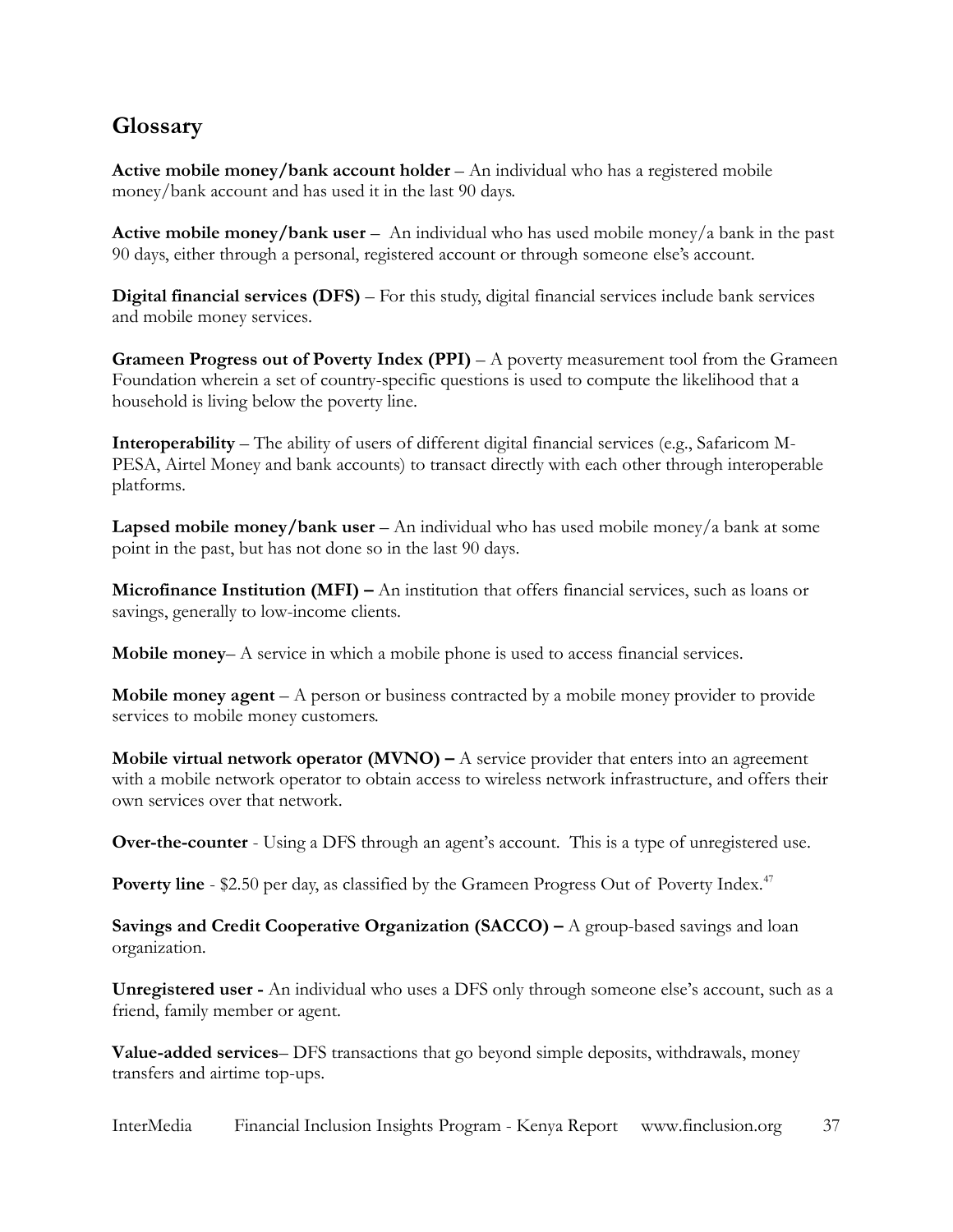#### **Endnotes**

 $\overline{a}$ 

<sup>21</sup> http://www.mit.edu/~tavneet/M-PESA.pdf

someone else's account is referred to as "unregistered" use. An unregistered user can conduct transactions either overthe-counter (OTC) with an agent, or through another individual's personal account.

```
<sup>24</sup> Among unregistered users (n=203), 34 percent own a mobile phone, and 40 percent own a SIM card; among the rest
of the population (n=2797) 77 percent own a mobile phone, and 80 percent own a SIM card.
```

```
25 n=143 poor, nonregistered mobile money users; n=2,857 other Kenyans.
```
<sup>26</sup> n=253 lapsed mobile money users

32 <http://go.worldbank.org/0SE6OB70I0>

<sup>33</sup> Multiple responses were allowed.

http://www.wssinfo.org/fileadmin/user\_upload/resources/Kenya.xls

<sup>1</sup> [https://www.centralbank.go.ke/images/docs/NPS/Regulations%20and%20Guidelines/Guidelines%20-](https://www.centralbank.go.ke/images/docs/NPS/Regulations%20and%20Guidelines/Guidelines%20-%20Mobile%20money%20AML%20Guidelines.pdf) [%20Mobile%20money%20AML%20Guidelines.pdf](https://www.centralbank.go.ke/images/docs/NPS/Regulations%20and%20Guidelines/Guidelines%20-%20Mobile%20money%20AML%20Guidelines.pdf)

<sup>&</sup>lt;sup>2</sup> [https://www.centralbank.go.ke/images/docs/NPS/Regulations%20and%20Guidelines/Guidelines%20-](https://www.centralbank.go.ke/images/docs/NPS/Regulations%20and%20Guidelines/Guidelines%20-%20Mobile%20money%20AML%20Guidelines.pdf)

[<sup>%20</sup>Mobile%20money%20AML%20Guidelines.pdf](https://www.centralbank.go.ke/images/docs/NPS/Regulations%20and%20Guidelines/Guidelines%20-%20Mobile%20money%20AML%20Guidelines.pdf)

<sup>3</sup> [https://www.centralbank.go.ke/images/docs/NPS/Regulations%20and%20Guidelines/Regulations%20-%20E-](https://www.centralbank.go.ke/images/docs/NPS/Regulations%20and%20Guidelines/Regulations%20-%20E-%20Money%20regulations%202013.pdf) [%20Money%20regulations%202013.pdf](https://www.centralbank.go.ke/images/docs/NPS/Regulations%20and%20Guidelines/Regulations%20-%20E-%20Money%20regulations%202013.pdf)

<sup>4</sup> <https://www.centralbank.go.ke/images/docs/NPS/npsdraftregulations.pdf>

<sup>5</sup> http://www.reuters.com/article/2014/05/26/kenya-equity-bk-idUSL6N0OC28420140526

<sup>6</sup>[http://www.cck.go.ke/news/2014/Mobile\\_Virtual\\_Network.html.](http://www.cck.go.ke/news/2014/Mobile_Virtual_Network.html)

<sup>7</sup> http://mobile.nation.co.ke/business/-/1950106/2326960/-/format/xhtml/-/13l9sl2/-/index.html

<sup>8</sup> [http://www.theeastafrican.co.ke/news/Safaricom-raises-MPesa-tariffs/-/2558/1681810/-/view/printVersion/-](http://www.theeastafrican.co.ke/news/Safaricom-raises-MPesa-tariffs/-/2558/1681810/-/view/printVersion/-/gvug2l/-/index.html) [/gvug2l/-/index.html](http://www.theeastafrican.co.ke/news/Safaricom-raises-MPesa-tariffs/-/2558/1681810/-/view/printVersion/-/gvug2l/-/index.html)

<sup>9</sup> [http://www.cck.go.ke/mobile/news/index.html?nws=/news/2013/Mobile\\_operators\\_fail.html](http://www.cck.go.ke/mobile/news/index.html?nws=/news/2013/Mobile_operators_fail.html)

<sup>10</sup> [http://www.itwebafrica.com/telecommunications/153-kenya/232233-consultants-to-assess-kenyan-mobile-network](http://www.itwebafrica.com/telecommunications/153-kenya/232233-consultants-to-assess-kenyan-mobile-network-quality)[quality](http://www.itwebafrica.com/telecommunications/153-kenya/232233-consultants-to-assess-kenyan-mobile-network-quality)

<sup>11</sup> [http://www.mobileworldlive.com/mobile-money-tracker.](http://www.mobileworldlive.com/mobile-money-tracker)

<sup>12</sup> http://www.vccircle.com/news/telecom/2014/03/04/airtel-safaricom-seek-buy-essar-owned-kenyan-telco-yumobile <sup>13</sup>[http://www.businessdailyafrica.com/UBA-launches-Sh50-mobile-savings-plan/-/539552/2252052/-/x55apj/-](http://www.businessdailyafrica.com/UBA-launches-Sh50-mobile-savings-plan/-/539552/2252052/-/x55apj/-/index.html)

[<sup>/</sup>index.html.](http://www.businessdailyafrica.com/UBA-launches-Sh50-mobile-savings-plan/-/539552/2252052/-/x55apj/-/index.html) 

<sup>14</sup> http://www.fsdkenya.org/finaccess/documents/2006FinaccessReportFINAL.pdf

<sup>&</sup>lt;sup>15</sup> In this report, "active use" is defined as having used the account in the past 90 days.

<sup>16</sup> http://www.economist.com/blogs/economist-explains/2013/05/economist-explains-18

<sup>&</sup>lt;sup>17</sup> Active use is defined as using the service in the 90 days prior to the survey.

<sup>18</sup> InterMedia used the Grameen Foundation's Progress out of Poverty Index to establish a \$2.50/day purchasing power parity poverty line. Each respondent is classified as either above or below this poverty line.

 $19$  n=70 active mobile money account holders with an Airtel Money account

 $20$  n=1983 active mobile money account holders with an M-PESA account

<sup>&</sup>lt;sup>22</sup> n=2390 mobile money users, including both registered and unregistered users.

<sup>&</sup>lt;sup>23</sup> Accessing mobile money through one's own account is referred to as "registered use", while accessing through

 $27$  n=610 non-mobile money users

 $28$  n=669 respondents aged 15-24

<sup>29</sup> n=2331 respondents aged 25 or older

 $30$  n=357 super users; n=1642 active account holders who are not super users

 $31$  n=63 super users who are farmers; n=294 super users who are not farmers

<sup>&</sup>lt;sup>34</sup> The survey asked about deposits and withdrawals together.

<sup>35</sup> n=190 active mobile money account holders who have saved money in their account.

<sup>&</sup>lt;sup>36</sup> For example, only 13 percent of rural residents have piped water, compared with 44 percent of urban residents: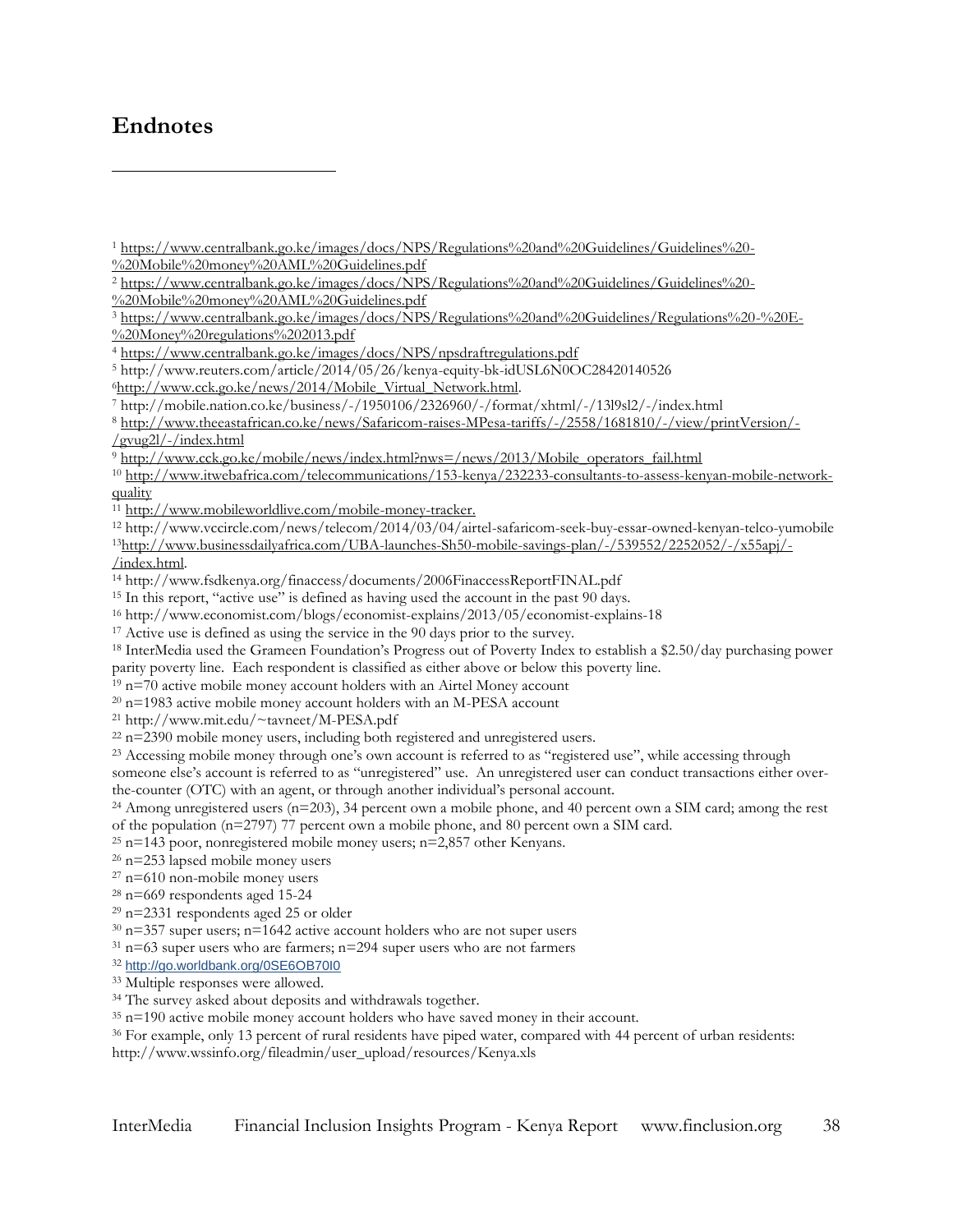<sup>37</sup> A customer's initial loan amount is determined by algorithms based on the customer's usage of Safaricom services such as voice, mobile data, and M-PESA. Subsequent loans are determined by their M-Shwari activities, including savings and loan repayments (http://www.gsma.com/mobilefordevelopment/tiered-risk-based-kyc-m-shwarisuccessful-customer-due-diligence).

<sup>38</sup> n=284 M-Shwari users

 $\overline{a}$ 

<sup>39</sup> The survey specifically asked about saving "for a future purchase or payment". Follow up studies will explore other savings purposes.

<sup>40</sup> http://www.microsave.net/files/pdf/BN\_139\_M\_Shwari.pdf

<sup>41</sup> To access the product, merchants must first apply for a Lipa na M-PESA account. They then receive a "till", a special SIM card, tied to a phone number, which allows them to receive M-PESA payments. In order to make payments, customers only need an M-PESA account. They make payments to the till number through their M-PESA menu, and have no other interaction with the Lipa na M-PESA product. Merchants pay a 1 percent fee on all payments they receive through Lipa na M-PESA, and customers pay no fees.

<sup>42</sup> n=78 Lipa na M-PESA users

<sup>43</sup> Only merchants have actual Lipa na M-PESA accounts. Customers who say they have used it to make a purchase have actually used their M-PESA account to send money to the merchant's Lipa na M-PESA account.

<sup>44</sup> http://www.safaricom.co.ke/personal/m-pesa/m-pesa-services-tariffs/payment-solutions/pay-bill;

http://kopokopo.com/what-is-the-difference-between-lipa-na-m-pesa-and-pay-bill/

<sup>45</sup> n=659 active bank account holders

<sup>46</sup> n=75 professionals who are active bank account holders

<sup>47</sup> <http://www.progressoutofpoverty.org/>